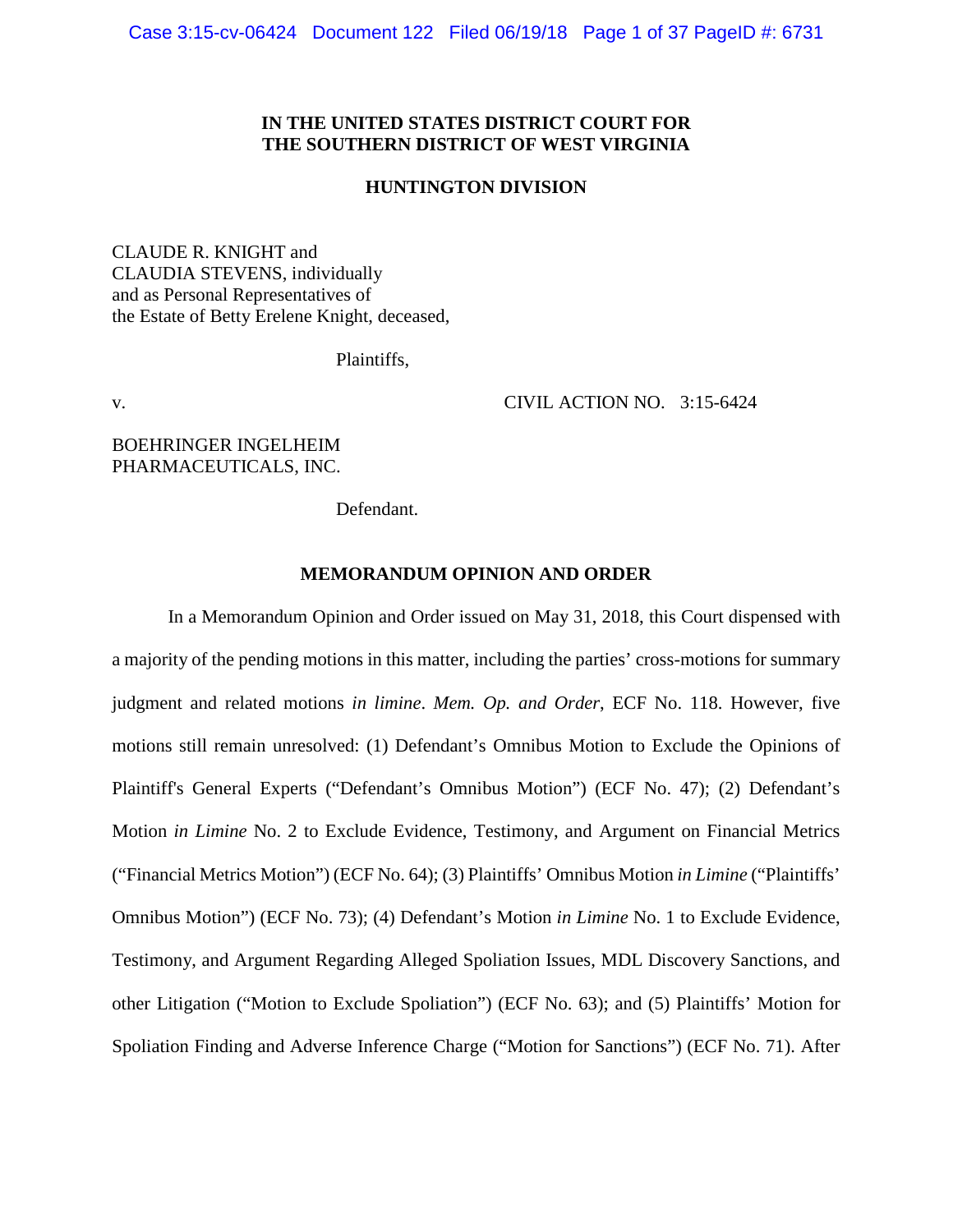holding a hearing on June 5, 2018, during which parties offered argument regarding each of those five remaining motions, the Court is prepared to rule.

Accordingly, and as explained below, the Court **GRANTS, IN PART** and **DENIES**, **IN PART**, Defendant's Omnibus Motion (ECF No. 47), **DENIES** Defendant's Financial Metrics Motion, **GRANTS**, **IN PART** and **DENIES**, **IN PART**, Plaintiffs' Omnibus Motion (ECF No. 73), **GRANTS**, **IN PART** and **DENIES**, **IN PART**, Defendant's Motion to Exclude Spoliation (ECF No. 63), and **DENIES** Plaintiffs' Motion for Sanctions (ECF No. 71).

For the factual background of this matter, refer to the Court's Memorandum Opinion and Order that was issued on May 31, 2018. *See Knight v. Boehringer Ingelheim Pharms., Inc.*, No. 3:15-cv-6424, 2018 WL 2470990, at \*1-6 (S.D.W. Va. May 31, 2018) (Chambers, J.). Due to that lengthy recitation of this case's facts, the Court will not repeat that information here.

# **I. STANDARD OF REVIEW**

### **A. Daubert Standard**

Rule 702 of the Federal Rules of Evidence governs the admissibility of expert witness testimony. A qualified expert's testimony is admissible if it "rests on a reliable foundation and is relevant[.]" *Daubert v. Merrell Dow Pharm*. *Inc.*, 509 U.S. 579, 597 (1993). There is no mechanistic test for determining if an expert's proffered relevant testimony also is reliable. Rather, "'the test of reliability is flexible' and 'the law grants a district court the same broad latitude when it decides *how* to determine reliability as it enjoys in respect to its ultimate reliability determination.'" *United States v. Wilson*, 484 F.3d 267, 274 (4th Cir. 2007) (quoting *Kumho Tire Co. v. Carmichael*, 526 U.S. 137, 141-42 (1999) (italics original in *Kumho*)).

To fulfill its gatekeeping responsibility, the court must determine whether: (1) "the expert's scientific, technical, or other specialized knowledge will help the trier of fact to understand the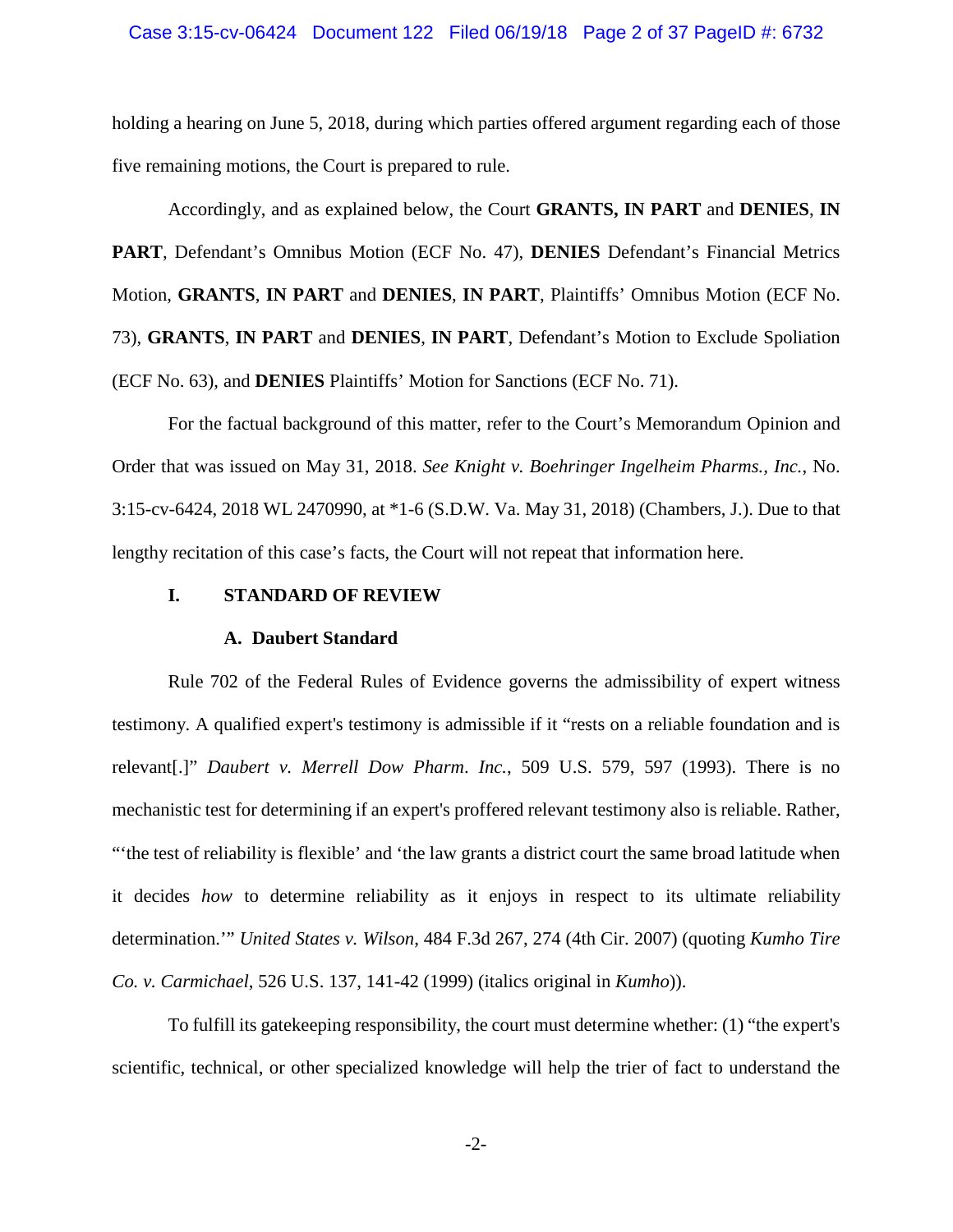### Case 3:15-cv-06424 Document 122 Filed 06/19/18 Page 3 of 37 PageID #: 6733

evidence or to determine a fact in issue;" (2) "the testimony is based on sufficient facts or data;" (3) "the testimony is the product of reliable principles and methods;" and (4) "the expert has reliably applied the principles and methods to the facts of the case." Fed. R. Evid.  $702(a)$ –(d). "This entails a preliminary assessment of whether the reasoning or methodology underlying the testimony is scientifically valid and of whether that reasoning or methodology properly can be applied to the facts in issue." *Daubert*, 509 U.S. at 592-93.

In considering reliability, the Court must ensure that the expert opinions are "'based on scientific, technical, or other specialized *knowledge* and not on belief or speculation, and inferences must be derived using scientific or other valid methods.'" *Nease v. Ford Motor Co.*, 848 F.3d 219, 229 (4th Cir. 2017) (italics original) (quoting *Oglesby v. Gen. Motors Corp*., 190 F.3d 244, 250 (4th Cir. 1999)). While using reliable or valid methods, the expert must also rely upon the facts and data of the type that "experts in the particular field would reasonably rely" upon. Fed. R. Evid. 703. For instance, an expert may rely upon the work of other individuals in his or her field, as well as the testimony of a lay witness. *See Gopalratnam v. Hewlett-Packard Co.*, 877 F.3d 771, 789 (7th Cir. 2017) ("Of course, as a general matter, there is nothing objectionable about an expert relying upon the work of a colleague."); *U.S. v. Mann*, 712 F.2d 941, 942 (4th Cir. 1983) (rejecting a challenge to the admissibility of an expert's opinion where the expert relied upon another witness's testimony). However, as Rule 703 reflects, the determination regarding what constitutes acceptable information to rely upon is context-dependent, and specific to the field of the expert. Fed. R. Evid. 703 advisory committee's note (noting that, for example, a physician can rely upon a "considerable variety" of information from "numerous sources").

"[E]xpert witnesses have the potential to be both powerful and quite misleading[.]" *PBM Prods., LLC v. Mead Johnson & Co*., 639 F.3d 111, 123 (4th Cir. 2011) (internal quotation marks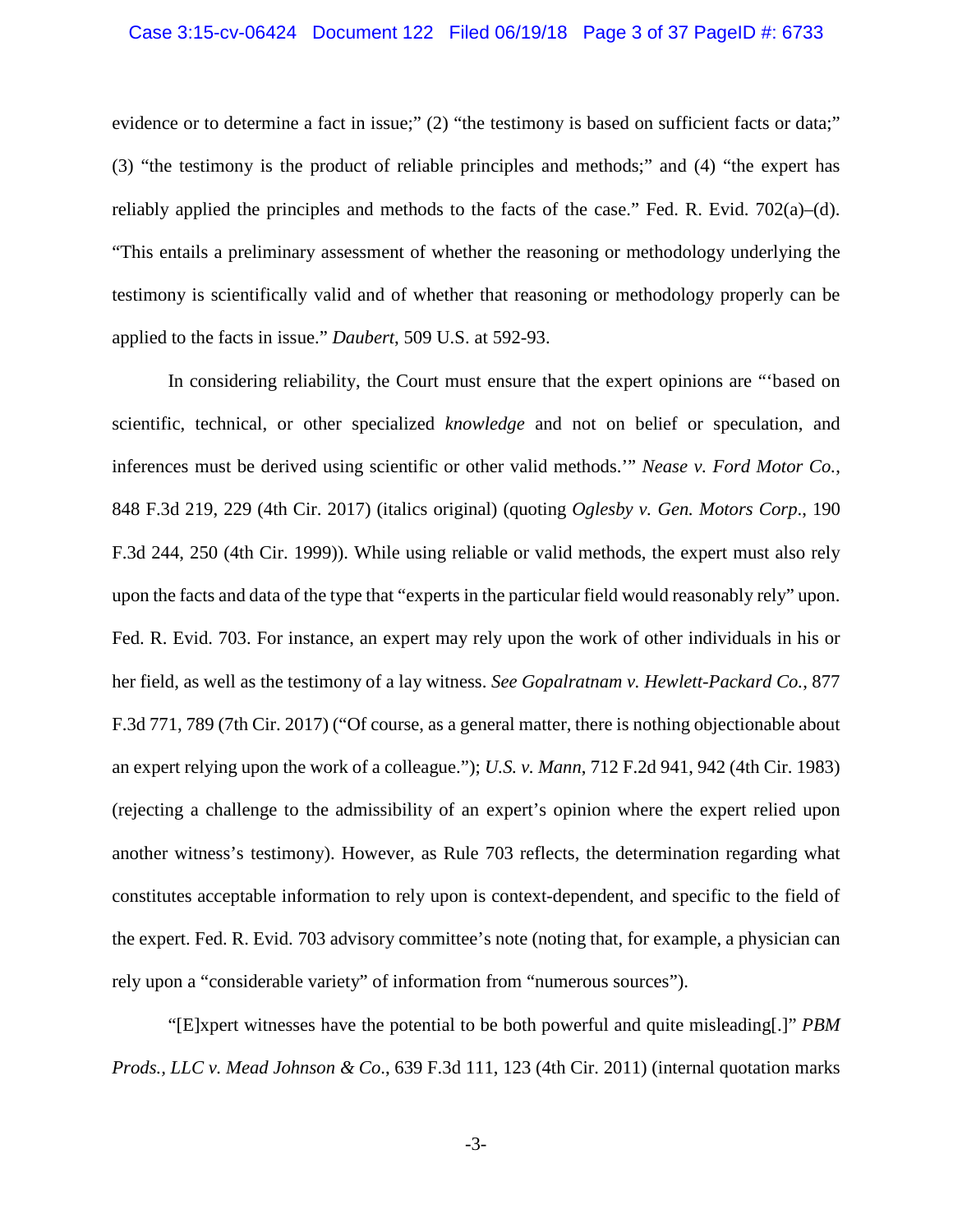### Case 3:15-cv-06424 Document 122 Filed 06/19/18 Page 4 of 37 PageID #: 6734

and citations omitted). Therefore, the Court's gatekeeping role with respect to experts is critical. When experts formulate opinions from existing data, "nothing in either *Daubert* or the Federal Rules of Evidence requires a district court to admit opinion evidence that is connected to existing data only by the *ipse dixit*<sup>[</sup>—translation: "he himself said it"—]of the expert." *Gen. Elec. Co. v. Joiner*, 522 U.S. 136, 146 (1997). When an expert's opinion is based upon mere *ispe dixit*, "[a] court may conclude that there is simply too great an analytical gap between the data and the opinion proffered." *Id*. (citation omitted).

### **B. Adverse Instruction Standard Under Rule 37(e)**

Central to the integrity of the judicial process, our adversarial system relies upon the presentation of evidence to separate the wheat from the chaff, and to reveal the truth of the matter. *See Silvestri v. General Motors Corp.*, 271 F.3d 583, 590 (4th Cir. 2001). Tampering with the completeness of the necessary evidence may require court action to ensure judicial integrity. *See id.* Spoliation refers to this inference with evidentiary soundness, defined as "the destruction or material alteration of evidence or [ ] the failure to preserve property for another's use as evidence in pending or reasonably foreseeable litigation." *Id.* (citing *West v. Goodyear Tire & Rubber Co.*, 167 F.3d 776, 779 (2d Cir. 1999)). A federal court's power to impose sanctions for spoliation arises both from "(1) [Federal Rule of Civil Procedure]  $37(e)$ , and (2) its inherent power . . . to redress conduct which abuses the judicial process." *Steves & Sons, Inc. v. JELD-WEN, Inc.*, No. 3:16-cv-545, 2018 WL 2023128, at \*3 (E.D. Va. May 1, 2018) (internal quotation marks omitted) (quoting *Silvestri*, 271 F.3d at 590). Courts have broad discretion when determining whether or not to impose sanctions regardless of the source of the court's power to do so. *Id.* (citing *Turner v. United States*, 736 F.3d 274, 281 (4th Cir. 2013)).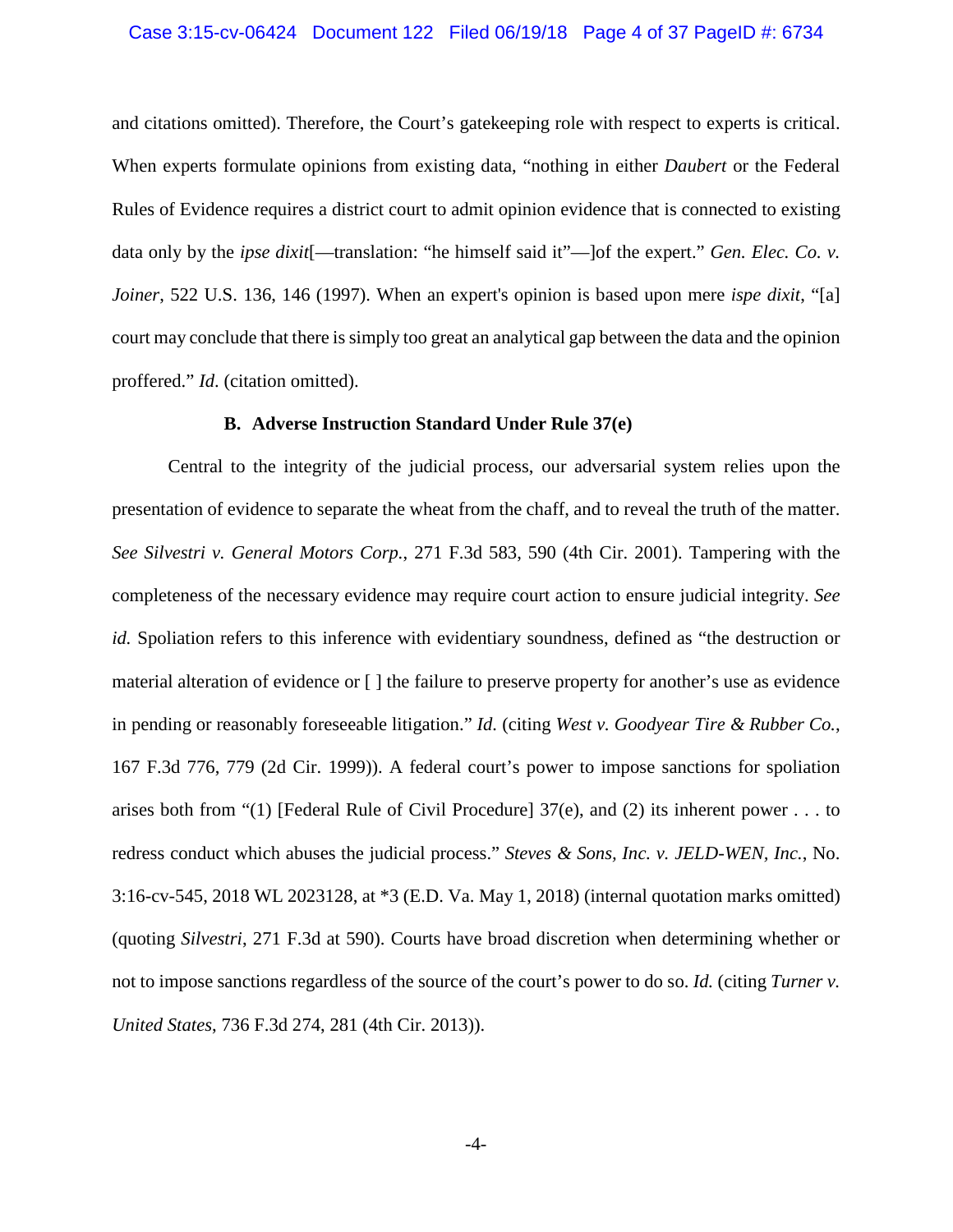# Case 3:15-cv-06424 Document 122 Filed 06/19/18 Page 5 of 37 PageID #: 6735

Rule 37(e) governs a court's spoliation analysis concerning electronically stored information ("ESI"). Amended effective December 1, 2015, the relatively new formulation of the rule provides in whole:

> If electronically stored information that should have been preserved in the anticipation or conduct of litigation is lost because a party failed to take reasonable steps to preserve it, and it cannot be restored or replaced through additional discovery, the court:

- (1) upon finding prejudice to another party from loss of the information, may order measures no greater than necessary to cure the prejudice; or
- (2) only upon finding that the party acted with the intent to deprive another party of the information's use in the litigation may:
	- (A)presume that the lost information was unfavorable to the party;
	- (B) instruct the jury that it may or must presume the information was unfavorable to the party; or
	- (C) dismiss the action or enter a default judgment.

Fed. R. Civ. P.  $37(e)^1$ . As laid out by the rule, a movant must establish four threshold elements before a court may consider the appropriateness of sanctions. Those four elements are: "(1) the information should have been preserved, (2) the information was lost, (3) the loss occurred because a party failed to take reasonable steps to preserve it, and (4) the information cannot be restored or recovered through additional discovery." *In re Ethicon, Inc.*, No. 2:12-cv-497, 2016 WL 5869448, at \*3 (S.D.W. Va. Oct. 6, 2016) (Goodwin, J.).

<sup>&</sup>lt;sup>1</sup> This amended formulation of Rule  $37(e)$  "applies to all civil matters commenced after December 1, 2015, and to all proceedings pending on that date, unless its application 'would be infeasible or work an injustice.'" *Jenkins v. Woody*, No. 3:15cv355, 2017 WL 362475, at \*13 (E.D. Va. Jan. 21, 2017) (quoting Fed. R. Civ. P. 86). The Court finds that the application of the amended version of the rule neither is infeasible, nor will work an injustice. Additionally, in both their briefing and their argument during the June 5th hearing, the parties relied upon the currently effective version of Rule 37(e). *See Pls.' Reply in Supp. of Mot. for Sanctions*, ECF No. 104, at 2; *Def.'s Resp. to Mot. for Sanctions*, ECF No. 85, at 7-9 & n.3.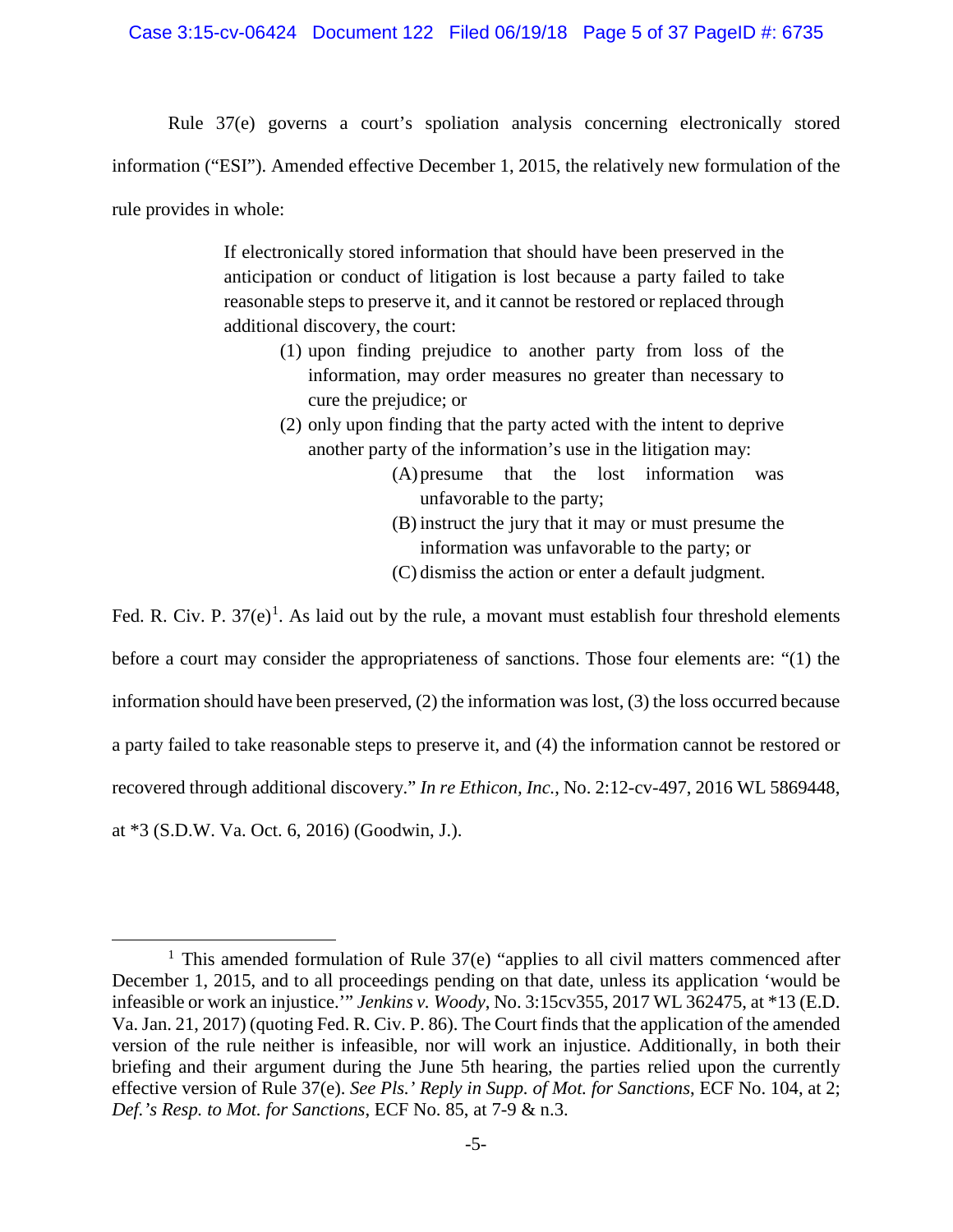### Case 3:15-cv-06424 Document 122 Filed 06/19/18 Page 6 of 37 PageID #: 6736

After establishing the four-part threshold, a court must then consider whether the movant has established one of two options that would permit imposing sanctions. The first, under Rule 37(e)(1), the Court may impose a proportional sanction upon the finding of prejudice. *Id.* Rule 37(e)(2), the second option, requires a finding that a "party acted with the intent to deprive the opposing party of relevant information." Fed. R. Civ. P. 37(e)(2). If, and only if, a court makes that required finding of intent to deprive, then a court may impose one of the three more severe sanctions, which includes an adverse instruction. *In re Ethicon, Inc.*, 2016 WL 5869448, at \*3.

Although Rule 37(e) clearly announces the required showings, that of prejudice or intent to deprive, determining whether a scenario meets those standards lacks certitude. Generally, courts find prejudice when spoliation compromises a party's ability to present its case. *See Victor Stanley, Inc. v. Creative Pipe, Inc.*, 269 F.R.D. 497, 532 (D. Md. 2010) (citing *Silvestri*, 271 F.3d at 593- 94). Phased differently, prejudice arises when a party "cannot present evidence essential to its underlying claim." *Id.* (internal quotation marks omitted) (quoting *Krumwiede v. Brighton Assocs., L.L.C.*, No. 05 C 3003, 2006 WL 1308629, at \*10 (N.D. Ill. May 8, 2006)). But lacking a rigid definition, prejudice "range[s] along a continuum from an inability to prove claims or defenses to little or no impact on the presentation of proof." *Id.* (internal quotation marks omitted) (quoting *Rimkus Consulting Gp., Inc. v. Cammarata*, 688 F.Supp.2d 598, 613 (S.D. Tex. 2010)). Regardless of the malleable standard for prejudice, determining whether prejudice exists given a set of facts "necessarily [requires] an evaluation of the information's importance in the litigation." Fed. R. Civ. P. 37, Comm. Notes on Rules—2015 Amendment.

For the finding of an intent to deprive, the Fourth Circuit has not provided guidance regarding the level of intent required. *Steves & Sons, Inc.*, 2018 WL 2023128, at \*10 (citing *Jenkins*, 2017 WL 362475, at \*17). However, the Rule 37(e) "intent" is a stringent requirement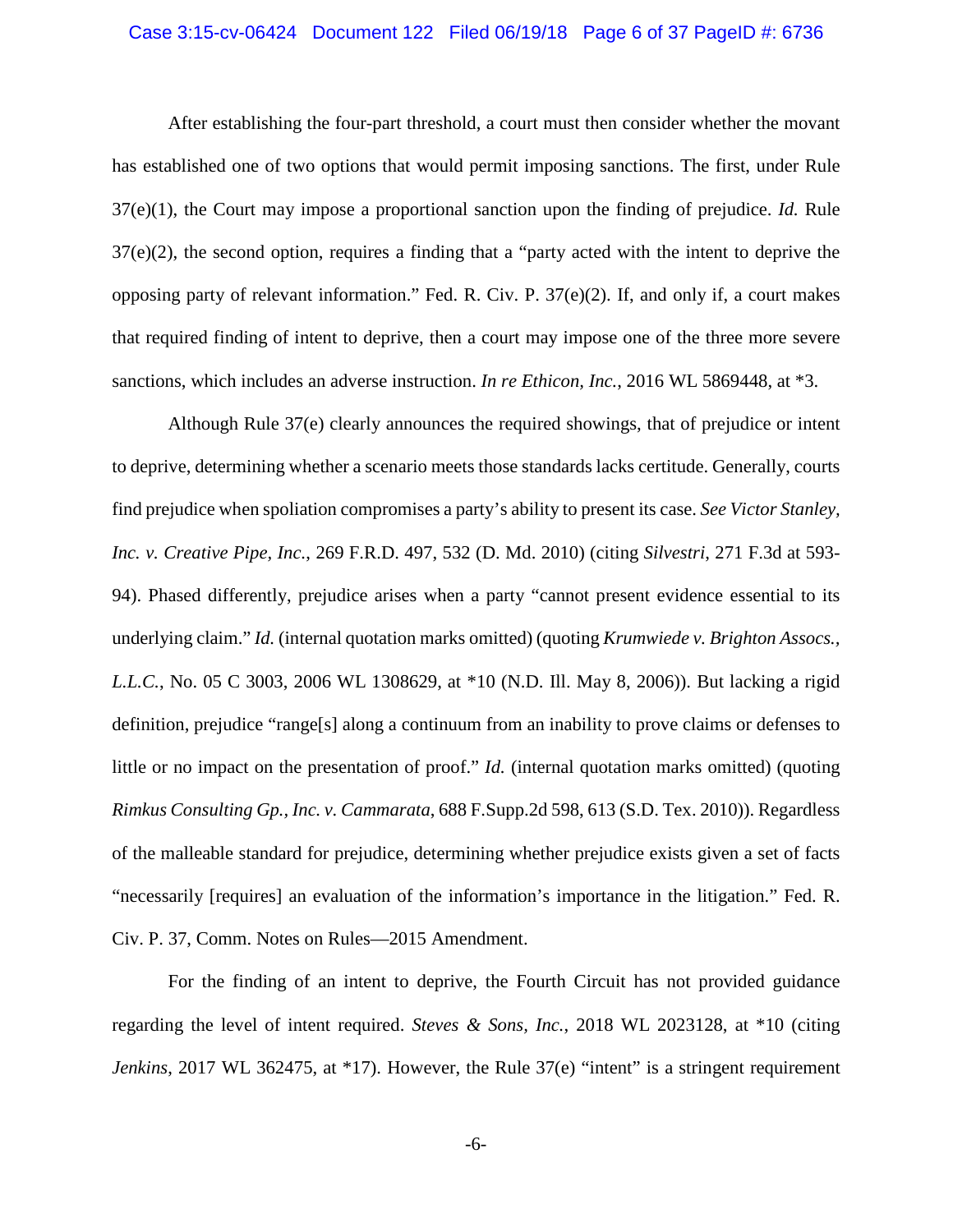### Case 3:15-cv-06424 Document 122 Filed 06/19/18 Page 7 of 37 PageID #: 6737

that "does not parallel to other discovery standards." *Jenkins*, 2017 WL 362475, at \*17 (citing *Buckley v. Mukasey*, 538 F.3d 306, 323 (4th Cir. 2008) and *Trigon Ins. Co. v. United States*, 204 F.R.D. 277, 287 (E.D. Va. 2001)).

Even assuming that a movant satisfies the burden, and a court makes one of the two prerequisite findings, a court is not required to impose sanctions. *BMG Rights Mgmt. (US) LLC v. Cox Commc'ns, Inc.*, 199 F.Supp.3d 958, 986 (E.D. Va. 2016), *rev'd, in part, on different grounds*, 881 F.3d 293 (4th Cir. 2018). Consistent with the purpose and goal for their imposition, sanctions reside in the broad discretion of the Court. *See Turner v. United States*, 736 F.3d 274, 281-82 (4th Cir. 2013).

#### **II. DISCUSSION**

Given that the pending motions touch upon differing topics, the Court will address each separately, with the exception of Defendant's Motion to Exclude Spoliation and Plaintiffs' Motion for Sanctions. The Court will address those two motions concerning spoliation and sanctions together because they intersect and largely overlap.

#### **A. Defendant's Omnibus Motion**

In its Omnibus Motion, Defendant moves to preclude certain opinions from several of Plaintiffs' experts. The opinions that Defendant seeks to exclude generally fall into three broad categories: (1) opinions regarding monitoring; (2) opinions regarding labeling sufficiency; and (3) opinions based upon Boehringer Ingelheim's ("BI") internal documents. *Def.'s Mem. in Supp. of Omnibus Mot.*, ECF No 48, at 1. As detailed below, the Court disagrees with Defendant's argument for preclusion for each category, with one relatively minor exception. Therefore, the Court **GRANTS, IN PART**, and **DENIES, IN PART** Defendant's Omnibus Motion.

*a. Monitoring Opinions*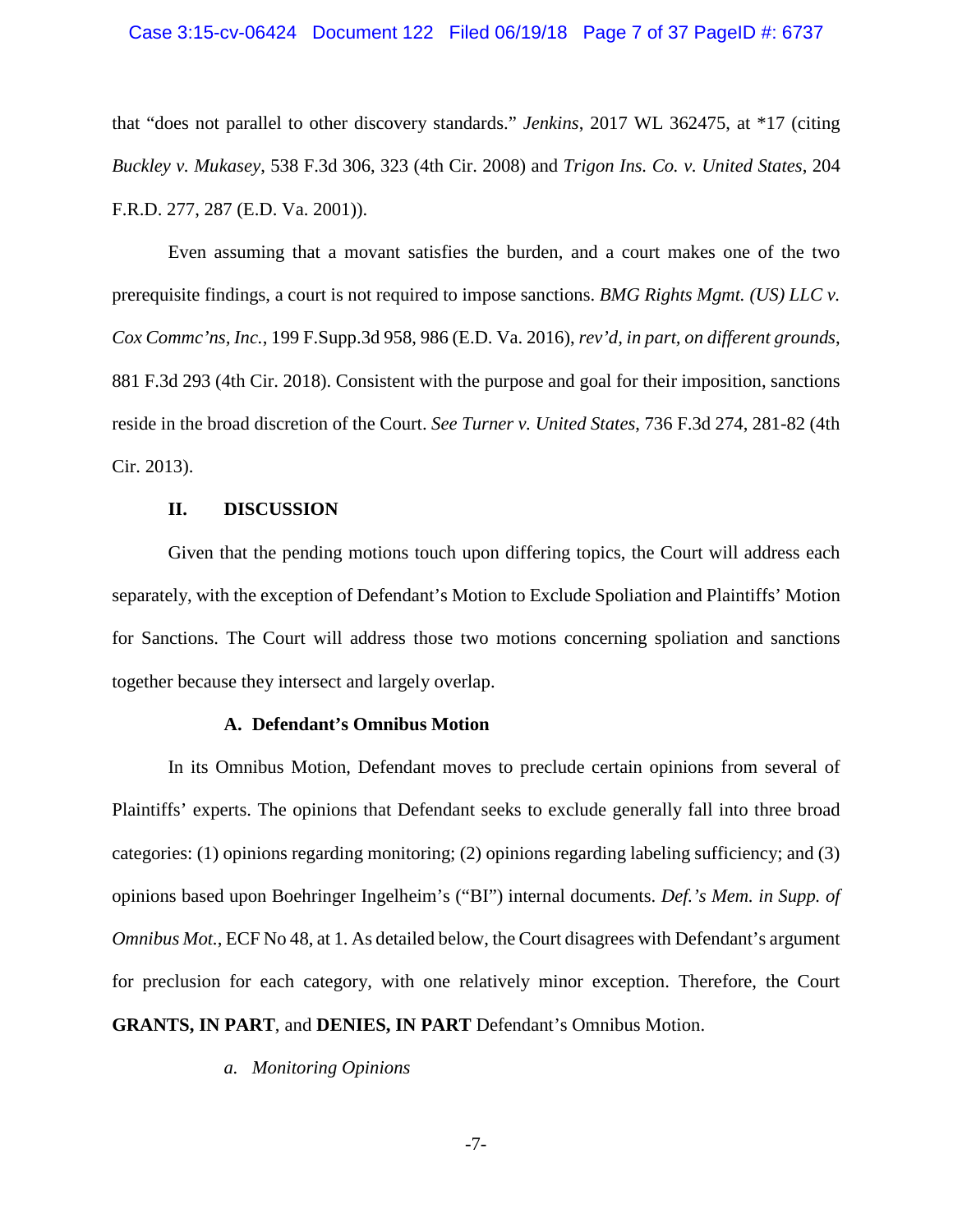### Case 3:15-cv-06424 Document 122 Filed 06/19/18 Page 8 of 37 PageID #: 6738

Plaintiffs have multiple experts who have opined regarding the relative need or appropriateness of recommending a monitoring regime for patients taking Pradaxa who have a heightened risk of experiencing a major bleed. *Pls.' Resp. to Def.'s Omnibus Mot.*, ECF No. 52, at 11-15. Plaintiffs have three experts that opine generally regarding monitoring, Drs. Baruch, Plunkett, and Chertow. *Def.'s Mem. in Supp. of Omnibus Mot.*, at 3. In Dr. Baruch's opinion, he "explains how the decreasing stroke-prevention benefit at high Pradaxa levels means that there exists a level of Pradaxa beyond which there is no clinical benefit." *Pls.' Resp. to Def.'s Omnibus Mot.*, at 12. And based upon that, Dr. Baruch opines that BI should have instructed doctors to monitor Pradaxa levels. *Id.* at 13. Similarly, Dr. Plunkett opines that BI should have provided doctors with information regarding both a target range for Pradaxa levels, and a monitoring regime for ensuring that a patient's levels reside within that range. *Id.* at 13; *Def.'s Mem. in Supp. of Omnibus Mot.*, at 9. Finally, Dr. Chertow explains both "kidney function generally and . . . how kidney function affects the absorption of [Pradaxa], plasma concentrations of the anticoagulant[,] and the corresponding effects on patients." *Ex. 18 to Pls.' Resp. to Def.'s Omnibus Mot.*, ECF No. 52-18, at 3. Like the other two doctors, Dr. Chertow ultimately opines that based upon his knowledge and experience, BI should have established a therapeutic range, and it should have recommended that doctors monitor. *Def.'s Mem. in Supp. of Omnibus Mot.*, at 11; *Pls.' Resp. to Def.'s Omnibus Mot.*, at 15-16.

Defendant poses two types of challenges to the monitoring opinions. First, as a broad objection, Defendant argues that the monitoring opinions, as a whole, do not "fit the facts of this case." *Def.'s Mem. in Supp. of Omnibus Mot.*, at 3. Second, Defendant challenges the opinions of each of those doctors, for slightly different reasons, but all of the challenges revolve around the "unreliability" of the doctors' opinions.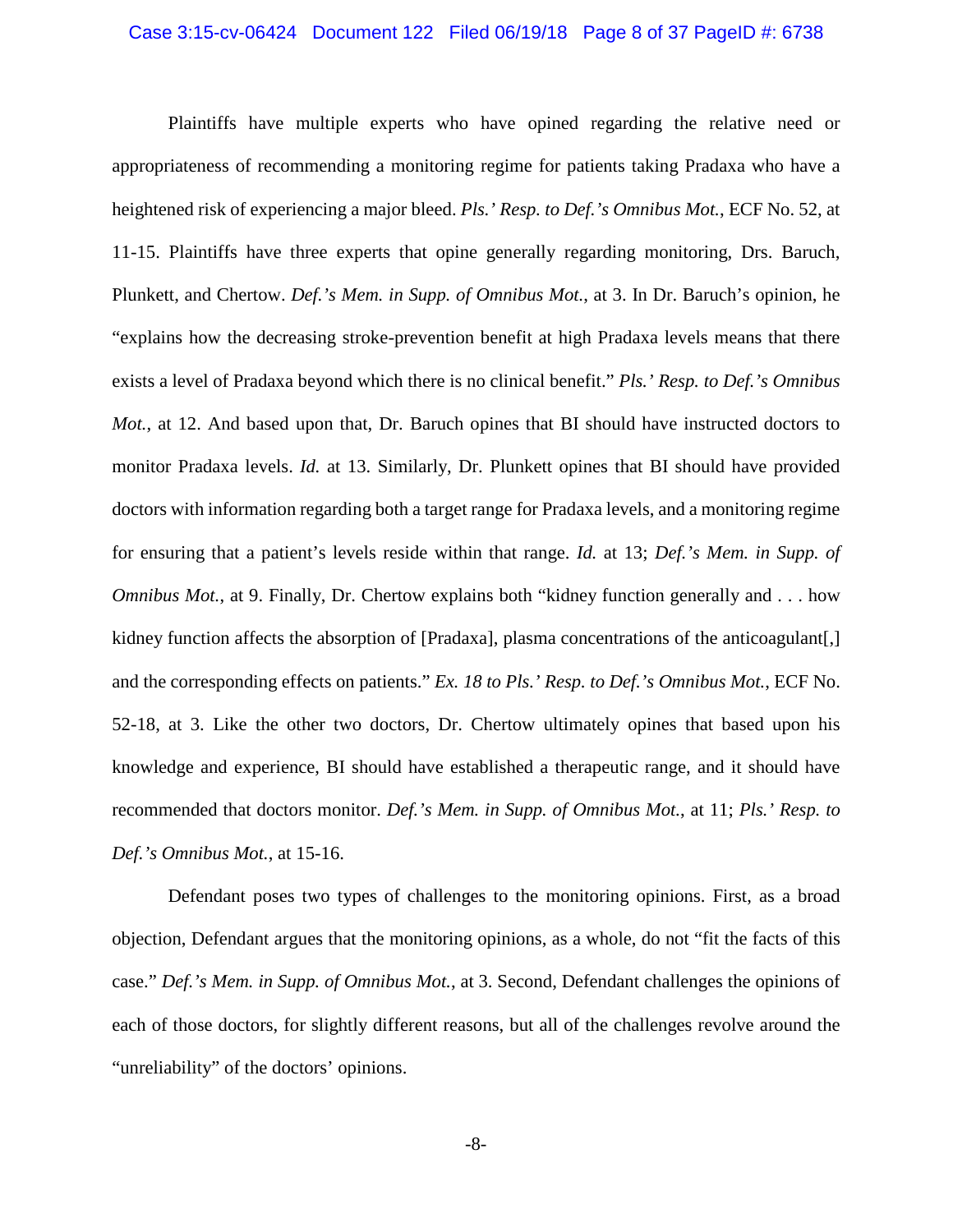### Case 3:15-cv-06424 Document 122 Filed 06/19/18 Page 9 of 37 PageID #: 6739

Taking first the issue of fit, it is axiomatic that "expert testimony which does not relate to any issue in the case is not relevant [and] non-helpful." *Edwards v. Ethicon, Inc.*, 2014 WL 3361923, at \*2 (S.D.W. Va. July 8, 2014) (quoting *Daubert*, 509 U.S. at 591-92). Defendant claims that the opinions of Drs. Baruch, Plunkett, and Chertow "are not relevant to this case because there is no evidence that a monitoring instruction would have impacted Ms. Knight's treatment." *Def.'s Mem. in Supp. of Omnibus Mot.*, at 3. Without this evidence, Defendant lacks a "case specific connection." *Id.* at 4. In essence then, Defendant appears to argue that because the monitoring opinions of the three doctors do not address Ms. Knight's scenario specifically, their opinions are irrelevant. But Defendant misapprehends both Plaintiffs' evidentiary production to this point, and Plaintiffs' ability to retain multiple experts to connect broader topics to the specifics of Ms. Knight's case.

As this Court as already determined in its previously issued Memorandum Opinion and Order, Plaintiffs have sufficiently adduced evidence demonstrating a causative link between the lack of a warning to monitor and Ms. Knight's ultimate injuries to establish a question of fact. *See Knight,* 2018 WL 2470990, at \*14, \*16-17. That judicial finding reflects the necessary showing of a causal relationship.

However, during argument, when confronted with this Court's previous finding, counsel for Defendant attempted to downplay its importance. Without legal citation, Defendant's counsel contended that the standard necessary to satisfy case-specific causation for the purposes of summary judgment differs from the connection required to make an expert opinion relevant under *Daubert*. Oddly, despite this contention during the hearing, in its brief, Defendant cites *Meade v. Parsley*, No. 2:09-cv-00388, 2010 WL 4909435 (S.D.W. Va. Nov. 24, 2010), to support its argument that the doctors' monitoring opinions are irrelevant. *Def.'s Mem. in Supp. of Omnibus*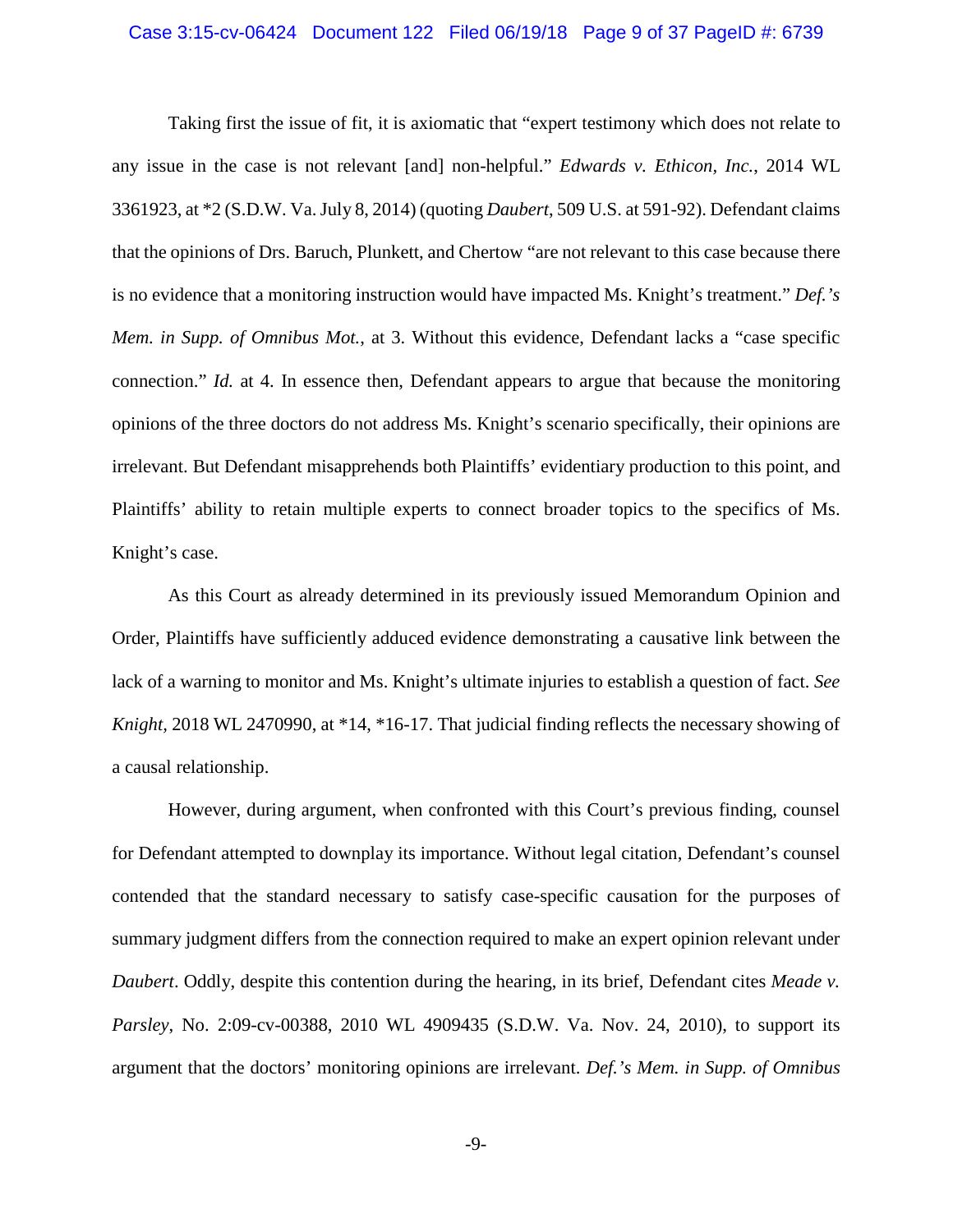*Mot.*, at 3-4 (citing *Meade*, 2010 WL 4909435, at \*5, 9). In *Meade*, Judge Copenhaver had before him a motion for summary judgment on various product liability claims. Indeed, Judge Copenhaver's causation analysis, on which Defendant relies in arguing for the preclusion of the three doctors' opinions, was in the context of summary judgment. Therefore, Defendant's leaky pail of argument holds no water. The Court's earlier finding establishes the relevance of the monitoring opinions to this case, as well as the connection between them and Ms. Knight's specific case.

In addition to challenging the connection between the monitoring opinions and the facts of this case, Defendant also advocates for a requirement that the opinions of Plaintiffs' experts must address every aspect of the case. In other words, Defendant seems to argue that each doctor must provide not only information regarding a general connection between Pradaxa and the need to monitor, but also that each doctor must connect that general principle to Ms. Knight.

In doing so, Defendant fails to recognize that Plaintiffs may, as they have done, use multiple experts to assemble the logical links needed to demonstrate both the insufficiency of Pradaxa's warnings and what that insufficiency caused in Ms. Knight's case. *See Zellers v. NexTech Ne., LLC*, 533 Fed.Appx. 192, 197 (4th Cir. July 17, 2013) (per curiam) ("[T]here is no prohibition on utilizing multiple experts to establish various components of a party's case . . . ."). Plaintiffs' experts demonstrate mastery in distinct areas, such as kidney function for Dr. Chertow, clinical experience for Dr. Baruch, and pharmacology for Dr. Plunkett. And in opining within their areas of expertise, the doctors' opinions, together, weave a tapestry of connections. By offering these opinions, together with the opinion of Dr. Ashhab, Plaintiffs' case-specific expert, and the testimony of Ms. Knight's treating physicians, Plaintiffs bridged the gap between the general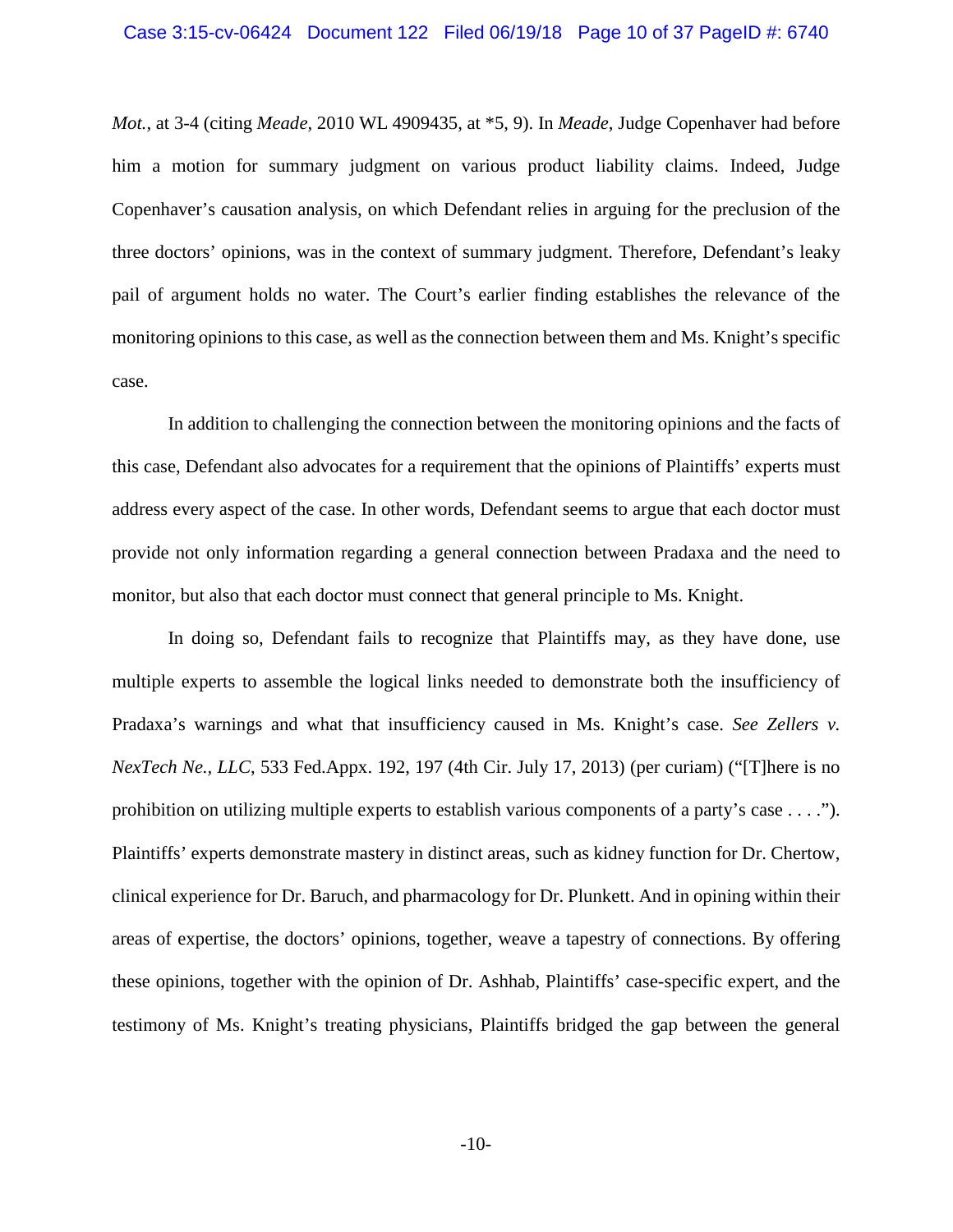### Case 3:15-cv-06424 Document 122 Filed 06/19/18 Page 11 of 37 PageID #: 6741

causative elements and what allegedly occurred in this case. *See Knight*, 2018 WL 2470990, at  $*14, *16-17.$ 

A single expert's opinion cannot be analyzed in a vacuum, devoid of the meaningful context of issues presented and a party's other evidence and experts. *See In re Ethicon, Inc.*, MDL No. 2327, 2017 WL 6346633, at \*3 (S.D.W. Va. Dec. 12, 2017) (Chambers, J.) ("A single expert need not provide all the pieces of the puzzle for their testimony to be useful to the jury in determining the ultimate issues in the case." (citing *Huskey v. Ethicon, Inc.*, 29 F.Supp.3d 691, 710 (S.D.W. Va. 2014))). Nor does an expert need be a jack-of-all-trades. In this case, Plaintiffs' showing satisfies the Court that the opinions of Drs. Baruch, Plunkett, and Chertow are relevant in this case. *See Daubert*, 509 U.S. at 592 (providing that "Rule 702's 'helpfulness' standard requires a valid scientific connection to the pertinent inquiry as a precondition to admissibility").

With the fitness addressed, the Court must also confront Defendant's argument for preclusion based upon the unreliability of the three doctors' opinions. As mentioned, Defendant's individual objections all boil down to a challenge of the reliability of the doctors' opinions. Briefly summarizing, Defendant argues Dr. Baruch does not understand the modeling on which he based his opinion, submits "subjective" monitoring opinions, and has expressed views that are contradictory to his opinions in this case, and his opinions fail "every *Daubert* factor for reliability." *Def.'s Mem. in Supp. of Omnibus Mot.*, at 5-8. With regard to Dr. Plunket, Defendant contends that her opinions are unreliable because her opinions were "inherently contradictory" and "arbitrary," and because Dr. Plunkett never tested, published, or subjected to peer review, her monitoring opinion. *Id.* 9-10. Lastly, Defendant argues that the Court should preclude the monitoring opinions of Dr. Chertow because he failed to identify a specific therapeutic range for monitoring, and had neither derived, nor published, a way to obtain a specific therapeutic range.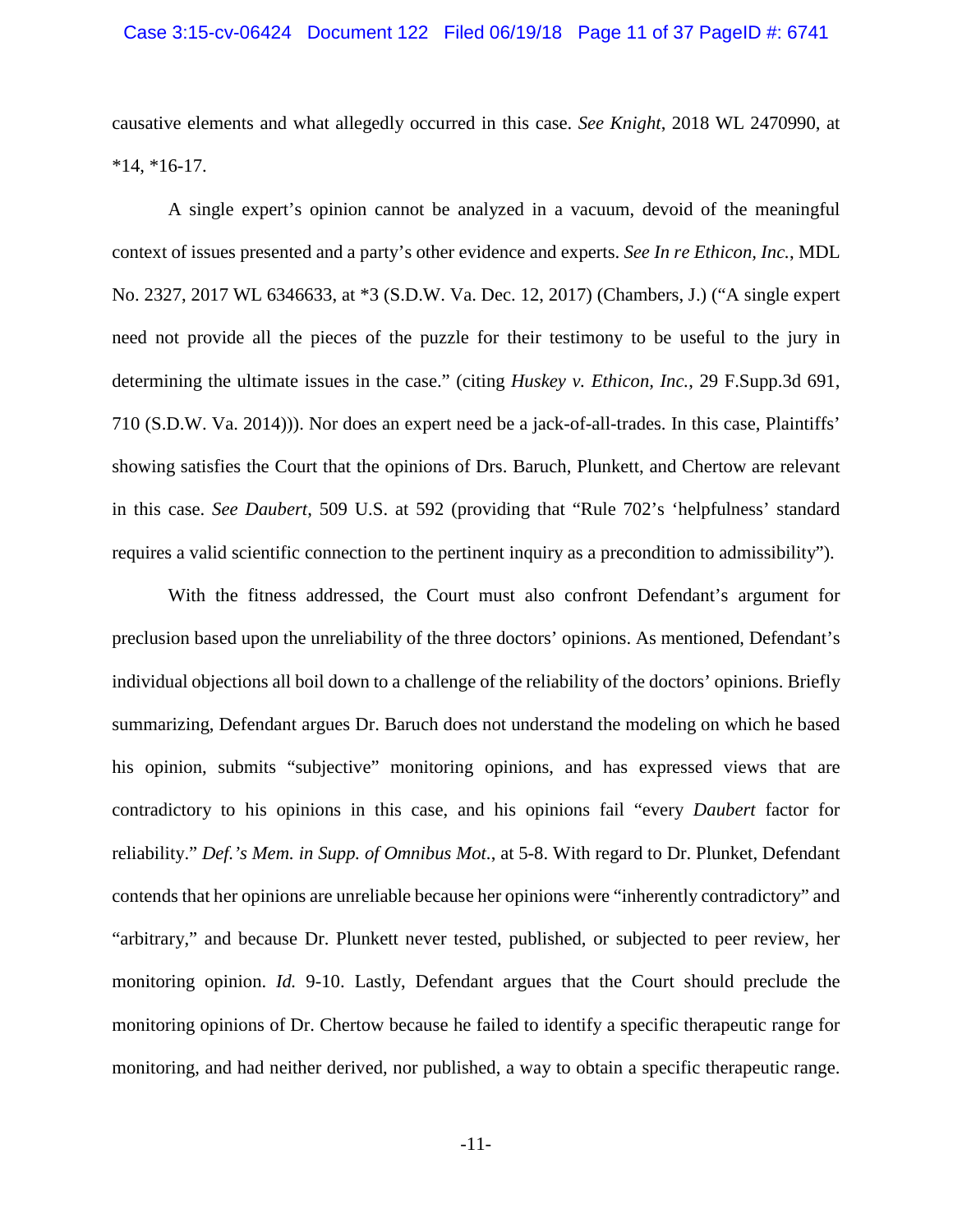*Id.* 11-12. Contrary to Defendant's contentions, the Court finds each of the doctors' opinions to be sufficiently reliable, and based upon information that experts of their kind would rely upon.

Not only did Dr. Baruch offer a thorough, amply supported opinion, but he also relied, in large part, upon information, studies, and models published by Defendant and its researchers. *Ex. 16 to Pls.' Resp. to Def.'s Omnibus Mot.*, ECF No. 52-16, at 17, 26-35, 48-55, 58-76. Specifically, Dr. Baruch relied upon data and information provided by the RE-LY, RE-ALIGN, and DIVERSITY trials, all of which were conducted by Defendant. *Id.* at 58-76. Not only did Dr. Baruch rely upon the results of these trials, but he was also one of the researchers collaborating on the RE-LY trial. *Id.* at 15. In determining that Defendant should have designated a therapeutic range, Dr. Baruch looked at *BI's own data*, as well as various other peer-reviewed studies. This is the exact type of information the Fourth Circuit has encouraged experts to use. *See Nease*, 848 F.3d at 231 ("One especially important factor for guiding a court in its reliability determination is whether a given theory has been tested.").

In light of Dr. Baruch's reliance upon peer-reviewed, clinical trials and medical literature, in addition to his own clinical experience, Defendant's argument that Dr. Baruch's opinion should be excluded because he did not understand the pharmacokinetic modeling falls short. *See Def.'s Mem. in Supp. Omnibus Mot.*, at 5. Although Dr. Baruch may not have fully understood the intricacies of pharmacokinetics, that does not detract from the reliability of his opinion. Dr. Baruch does not need to be able to explain in detail every part of the complicated multi-disciplinary input involved in pharmaceutical development in order to reliably interpret data from clinical trials, peerreviewed medical literature, and BI's internal documents. Indeed, in reaching his conclusions, Dr. Baruch permissibly relied upon the type of information that an expert in his field of medicine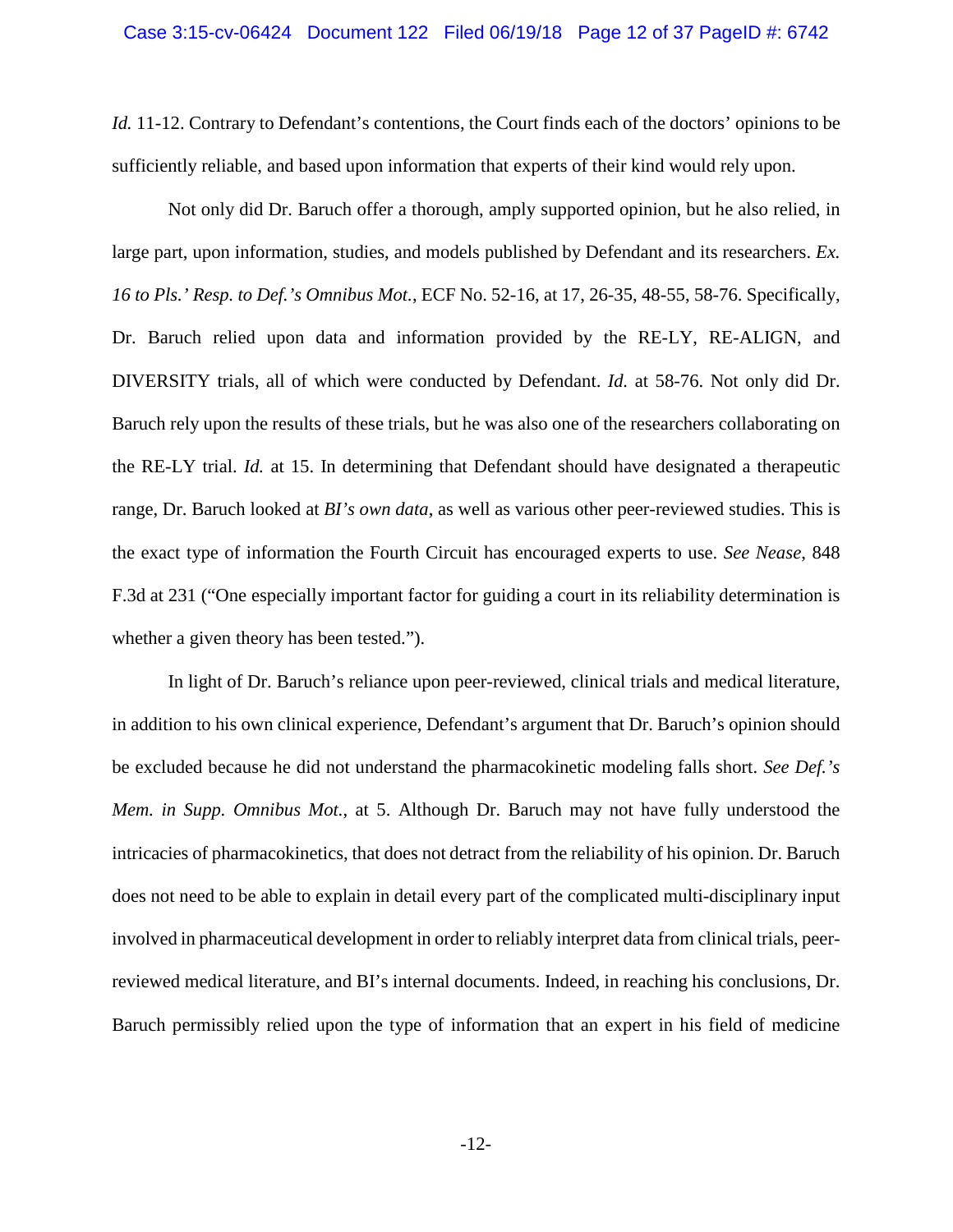would reasonably rely upon. *See Mann*, 712 F.2d at 942 (rejecting a challenge to the admissibility of an expert's opinion where the expert relied upon another witness's testimony).

Similarly, Defendant's other challenges to Dr. Baruch's monitoring opinions are to no avail. Defendant points to Dr. Baruch's inability to cite to "'any clear rules' regarding which patients should have their dose adjusted based upon a single test," as well as Dr. Baruch's previous, and seemingly contradictory statements. *See Def.'s Mem. in Supp. of Omnibus Mot.*, at 6-8. But these objections do not indicate that Dr. Baruch's monitoring opinions are unreliable. That Dr. Baruch could not identify an exact therapeutic range for all patients does not detract from his opinion. Dr. Baruch opined that BI should have instructed doctors and patients that taking Pradaxa as recommended can result in dangerous concentrations of the drug, and that they should monitor those concentration levels in order to act accordingly to minimize risk. Stating that a manufacturer should provide a safe range for medication, or at the very least identify a level at which a medication's blood concentration presents a greater increase in risk than benefit, does not require the establishment of a single therapeutic range applicable to every and all patients. As demonstrated by BI's own documents, upon which Dr. Baruch partly relied, certain concentrations of Pradaxa offered little by way of increased stroke prevention, but did meaningfully increase the risk of a major bleed. Dr. Baruch did not need to provide "any clear rules" about which patients' doses should be adjusted. Instead, he only needed to identify the severity of the known risk of higher Pradaxa concentrations, explain the occurrence of those higher concentrations, and opine has to how to mitigate those risks through monitoring, all of which was based upon a review of the relevant medical research and his experience. Indeed, Dr. Baruch did just that.

Additionally, to the extent that Dr. Baruch made seemingly contradictory statements during his deposition or in previous publications, those statements would go to Dr. Baruch's credibility.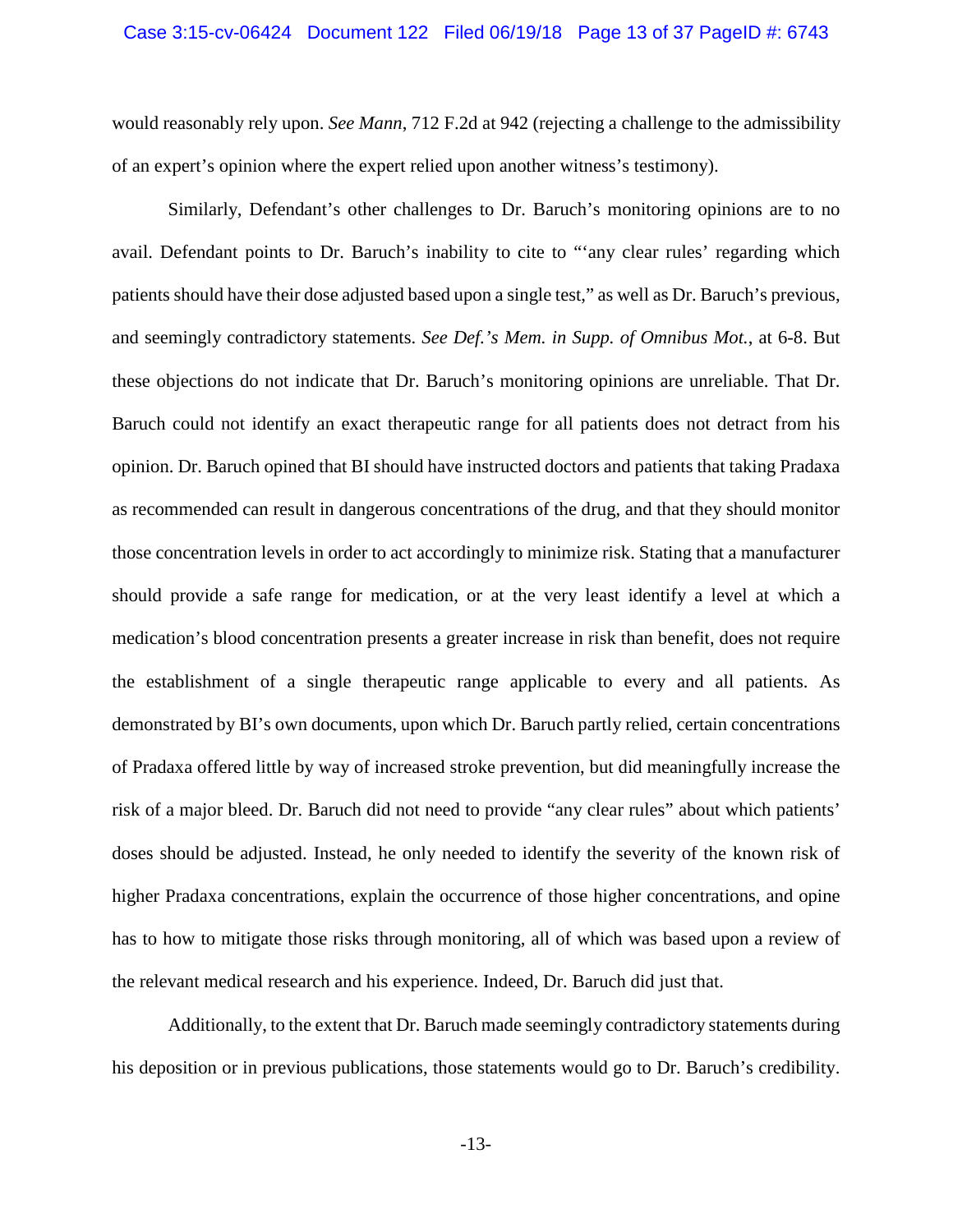*Wise v. C.R. Bard, Inc.*, No. 2:12-cv-1378, 2015 WL 521202, at \*11 (S.D.W. Va. Feb. 7, 2015) (Goodwin, J.) ("Furthermore, listening to testimony and deciding whether it is contradictory is the quintessential jury function of determining credibility of witnesses." (internal quotation marks omitted) (citing *Crowley v. Chait*, 322 F.Supp.2d 530, 553-54 (D.N.J. 2004))). That credibility issue, with the benefit of thorough cross-examination, will not prevent the admissibility of Dr. Baruch's opinion. *See id.*; *Bresler v. Wilmington Tr. Co.*, 855 F.3d 178, 195-96 (4th Cir. 2017) (finding that challenges that "affect the weight and credibility" of an expert's opinion do not affect admissibility).

Turning to the opinions of Drs. Plunkett and Chertow, Defendant contends that their monitoring opinions are unreliable because, in essence, neither doctor would identify a single therapeutic range for Pradaxa. *Def.'s Mem. in Supp. of Omnibus Mot.*, at 9-11. Dr. Plunkett agreed that a wide range of Pradaxa plasma concentrations could have therapeutic benefit to patients. Dr. Chertow refused to identify a single concentration therapeutic range. However, neither of these issues, recognizing a potentially large range of concentrations that could provide medical benefit and not identifying one specific range for therapeutic concentration, impinges upon the reliability of the doctors' opinions. Instead, Plaintiffs have elicited the opinions of Drs. Plunkett and Chertow regarding whether BI should have identified *some* scientifically supported range, and should have indicated that concentrations of Pradaxa could become dangerous, even for those who took it as prescribed. *Pls.' Resp. to Def.'s Omnibus Mot.*, at 14-16.

Further, the two doctors offer unique perspectives on the need for BI to have identified some range. Dr. Plunkett, with her background in toxicology, pharmacology, and FDA regulatory work, explains how Pradaxa's pharmacokinetic profile makes it "not possible to reliability predict blood levels that will be achieved for individual patients." *Ex. 21 to Pls.' Resp. to Omnibus Mot.*,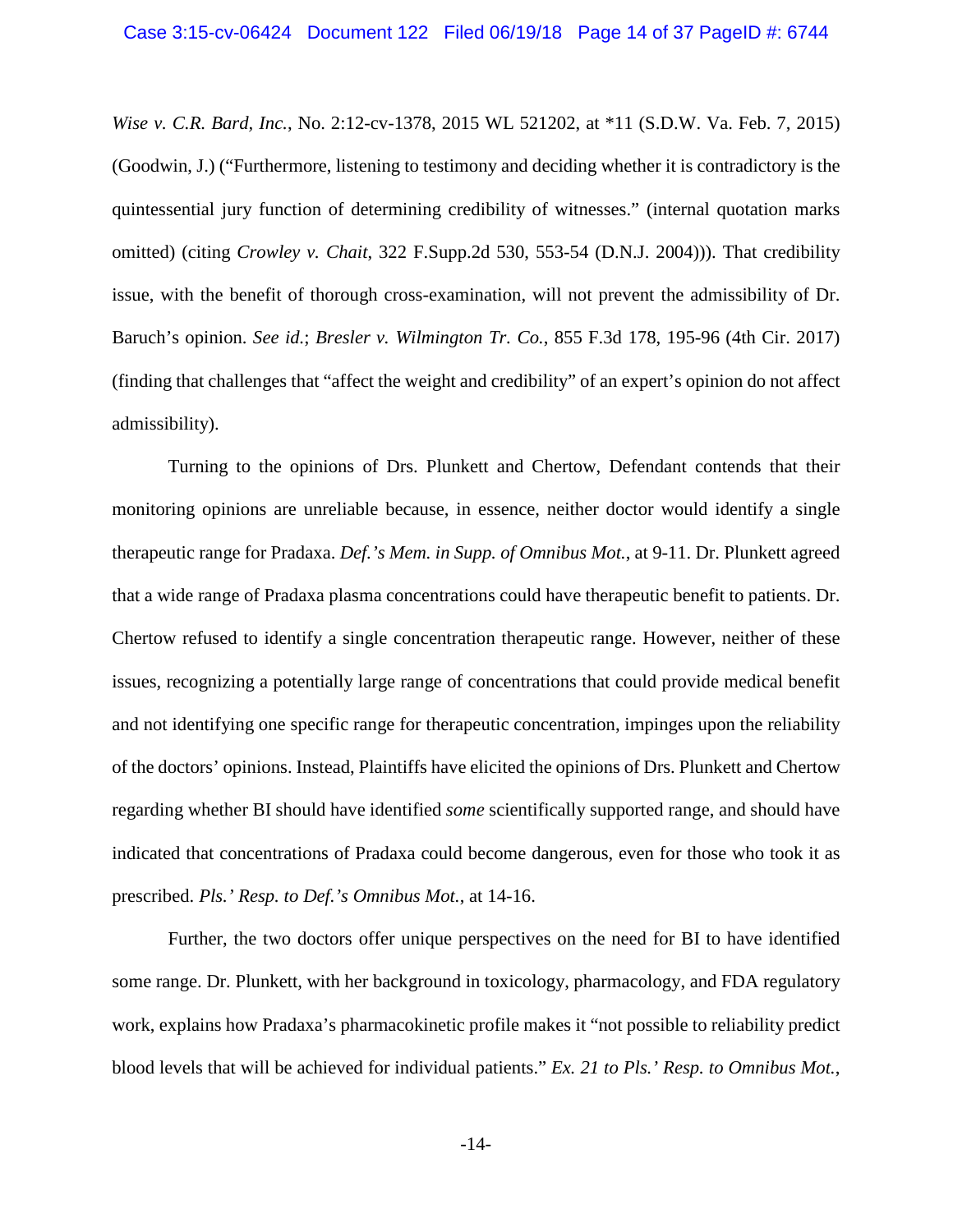ECF No. 55-22, at 3-4, 7. In light of that variability analysis, Dr. Plunkett concludes that BI should have instructed doctors on a monitoring regime. *Id.* at 8-10. Dr. Chertow, on the other hand, approaches this case as a Board-Certified Nephrologist. He explains how kidney function greatly affects the absorption of Pradaxa. Based upon that variability, BI should have recommended monitoring to ensure that patients "are not excessively anticoagulated." These two doctors provide important and differing bases to explain the need to identify some therapeutic range, recommend the monitoring of Pradaxa concentrations in individuals with that therapeutic range in mind, and designate a method to test the Pradaxa concentrations reliably.

So too, that the doctors have neither run trials that have led to this opinion, nor previously published this opinion, does not affect their reliability under *Daubert*. They both relied upon their extensive medical knowledge and expertise, as well as the clinical trial data and BI's internal documents to arrive at their conclusions. *Ex. 18 to Pls.' Resp. to Omnibus Mot.*, at 5; *Ex. 21 to Pls.' Resp. to Omnibus Mot.*, at 5-6. Clinical trials, medical literature, as well as the internal medical research documents of BI, are the type of information that an expert of their kind would rely upon. Therefore, their lack of published material regarding their specific opinions in this case will not preclude admissibility. *See U.S. v. Thompson*, 232 F.3d 892, at \*2 (4th Cir. Nov. 2, 2000) (unpub.) ("The district court did not abuse its discretion by permitting the expert to testify as to the basis of his opinion, as this was the type of information an [expert of that kind] would rely upon in order to arrive at an opinion." (citing Fed. R. Evid. 703 and *United States v. Corey*, 207 F.3d 84, 87-91 (1st Cir. 2000))).

### *b. Labeling Opinions*

Defendant also challenges Plaintiffs' three experts who have opined regarding the insufficiency of BI's Pradaxa labeling. In addition to the labeling opinions of Drs. Baruch and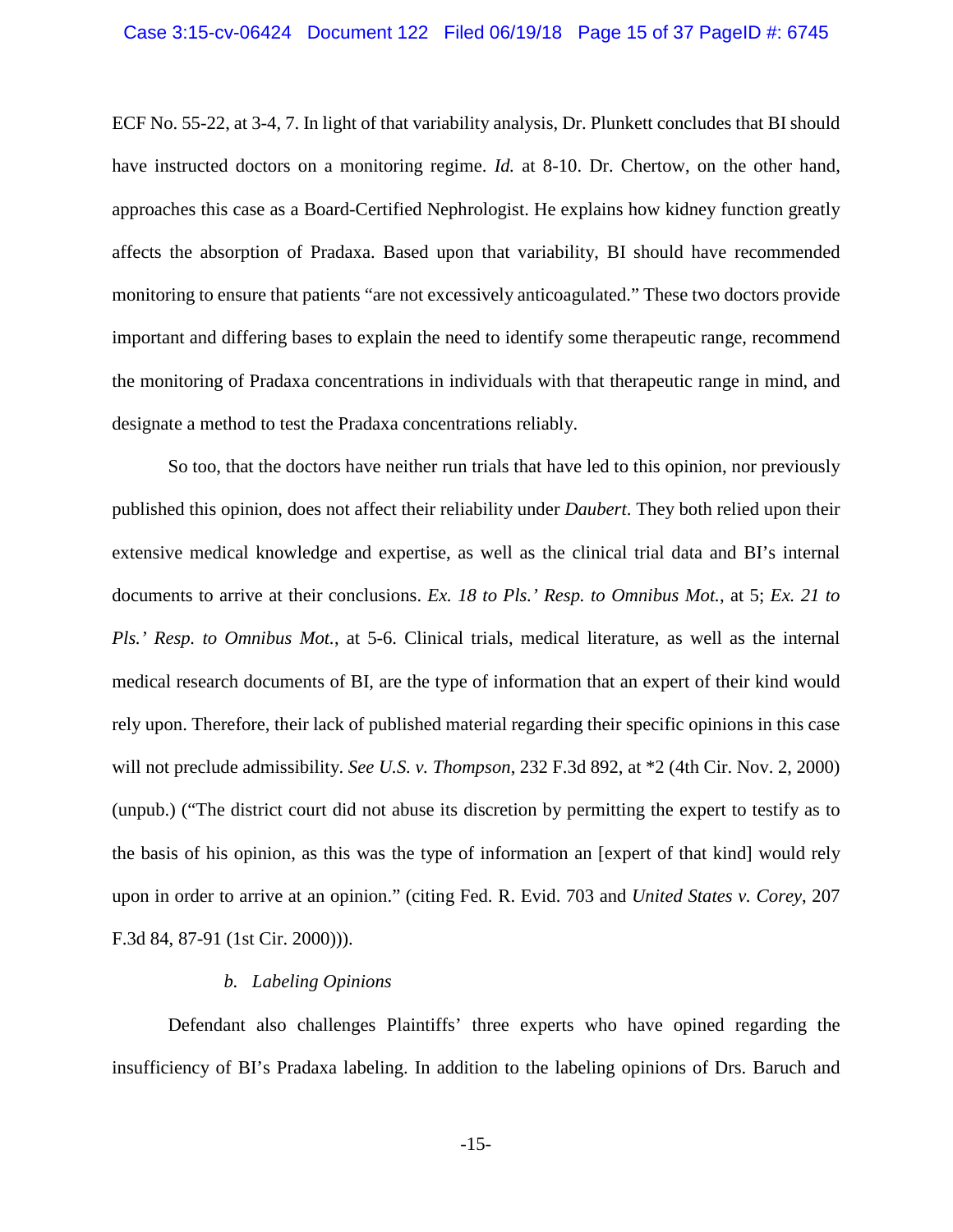### Case 3:15-cv-06424 Document 122 Filed 06/19/18 Page 16 of 37 PageID #: 6746

Chertow, Plaintiffs also offer the labeling opinion of Mr. Robert Gosselin. Addressing each of Defendant's challenges to these labeling opinions, in turn, the Court rejects its challenges, and will permit Plaintiffs to offer the labeling opinions.

Defendant argues, first, that Dr. Baruch's labeling opinion should be excluded because he both lacks the necessary qualification and uses unreliable methodology. *Def.'s Mem. in Supp. of Omnibus Mot.*, at 12-14. According to Defendant, Dr. Baruch is unqualified to offer a labeling opinion because he "is not an expert on the FDA generally or pharmaceutical labeling specifically." *Id.* at 12 (internal quotation marks and citation omitted). In support of this proposition, Defendant cites to Judge Goodwin's opinion in *In re Ethicon, Inc.*, No. 2:12-MD-2327, 2016 WL 4536885 (S.D.W. Va. Aug. 30, 2016) (Goodwin, J.). In doing so, Defendant argues that Dr. Baruch needs some sort of regulatory experience to opine as to the sufficiency of the warnings provided by BI, given the risks of Pradaxa. *Def.'s Mem. in Supp. of Omnibus Mot.*, at 12-13.

The Court does not read Judge Goodwin's opinion to support Defendant's argument. Citing his opinion in *Wise v. C.R. Bard, Inc.*, Judge Goodwin determined that the doctor in question in *In re Ethicon, Inc.* did not possess the additional expertise necessary to opine regarding what a label should contain. *In re Ethicon, Inc.*, 2016 WL 4536885, at \*2. However, the citation to *Wise* illustrates the important background upon which Judge Goodwin excluded the doctor's label opinion in *In re Ethicon, Inc.* In *Wise v. C.R. Bard, Inc.*, Judge Goodwin found that a doctor possessed the necessary expertise to "evaluate Bard's warnings based on his knowledge of and experience with the risks of the [medical device]." 2015 WL 521202, at \*14. Judge Goodwin, however, did exclude that same doctor from "opin[ing] on FDA regulations and whether a product label satisfies those regulations," without additional FDA or labeling expertise. *Id.* at \*5, \*14.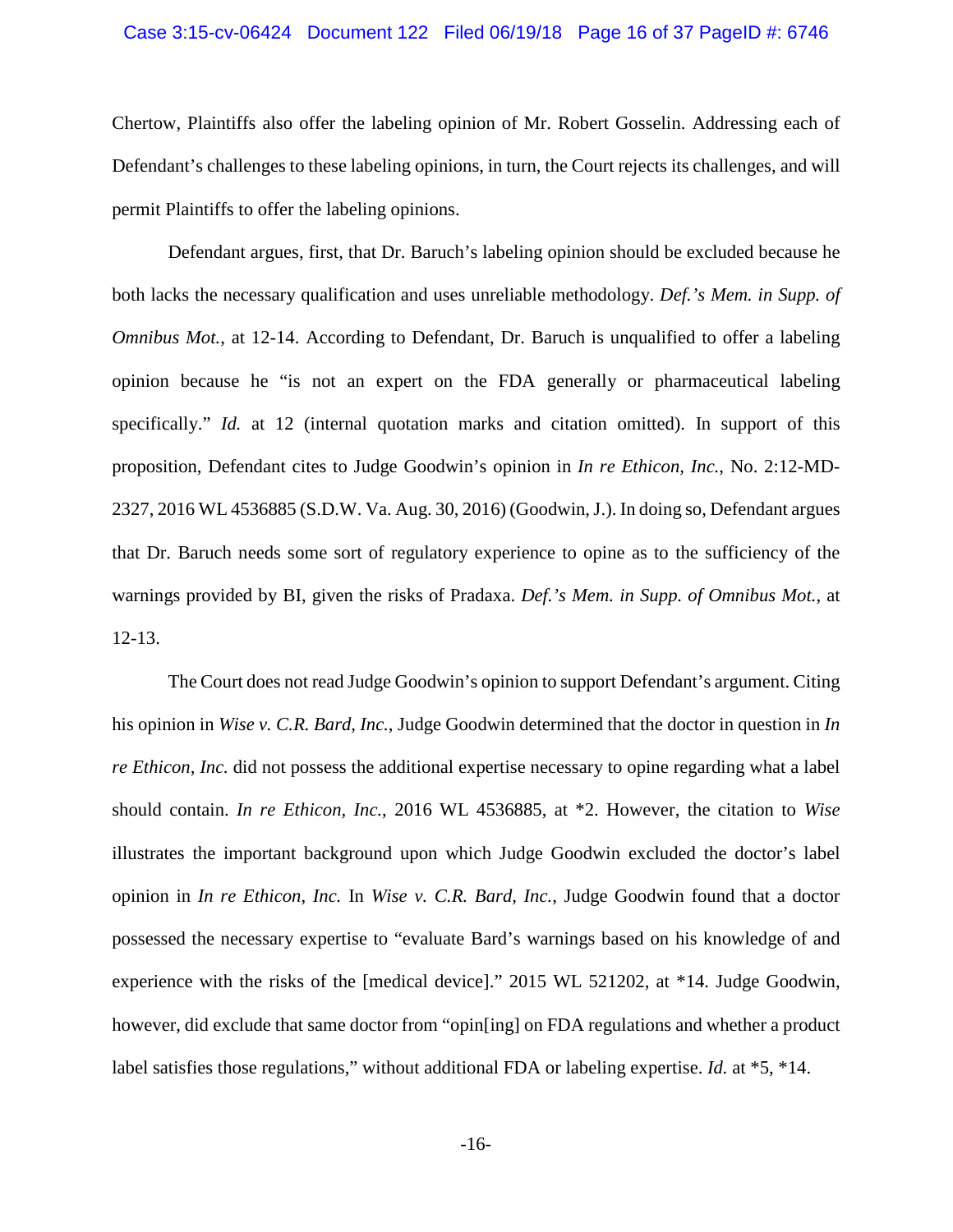### Case 3:15-cv-06424 Document 122 Filed 06/19/18 Page 17 of 37 PageID #: 6747

Therefore, when read in the full context, *In re Ethicon, Inc.* fails to support Defendant's argument. Instead, it bolsters Plaintiffs' position that Dr. Baruch may opine regarding the sufficiency of the label to notify doctors and patients of Pradaxa's risk. Like the doctors in *In re Ethicon, Inc.* and *Wise*, Dr. Baruch would not be permitted to opine regarding FDA regulations. But Dr. Baruch, with his ample clinical and research experience with anticoagulants, possesses the necessary qualifications to opine regarding the sufficiency of the label's warning to doctors and patients about Pradaxa's risks. *See Wise*, 2015 WL 521202, at \*5, \*14.

Defendant's objection regarding Dr. Baruch's methodology also lacks merit. Defendant argues that Dr. Baruch's opinion is unreliable because he "could not provide more than 'starting labeling language'" and because he did not know Europe's differing labeling standards even though he used Pradaxa's European label to help form his opinion. *Def.'s Mem. in Supp. of Omnibus Mot.*, 13-14. Oddly, both of these objections seem to suggest that Dr. Baruch *must* have a background in, and form opinions regarding, regulatory labeling requirements. However, as noted in the discussion of *In re Ethicon, Inc.* and *Wise*, that is not the case. Dr. Baruch is opining regarding Pradaxa's risks and whether the label sufficiently warned of those risks. He is not opining as to the regulatory standards. Therefore, as with Defendant's other objection to Dr. Baruch's labeling opinion, the Court disagrees.

Again contesting the opinion of Dr. Chertow, Defendant claims he, too, is unqualified and uses an unreliable methodology. Defendant's critique of Dr. Chertow mimics its objections to the opinions of Dr. Baruch: (1) he is not an FDA regulatory expert; and (2) he did not review the FDA regulations regarding labeling development. *Def.'s Mem. in Supp. of Omnibus Mot.*, at 15-16. However, for the same reasons it dismissed these concerns with Dr. Baruch, the Court again rejects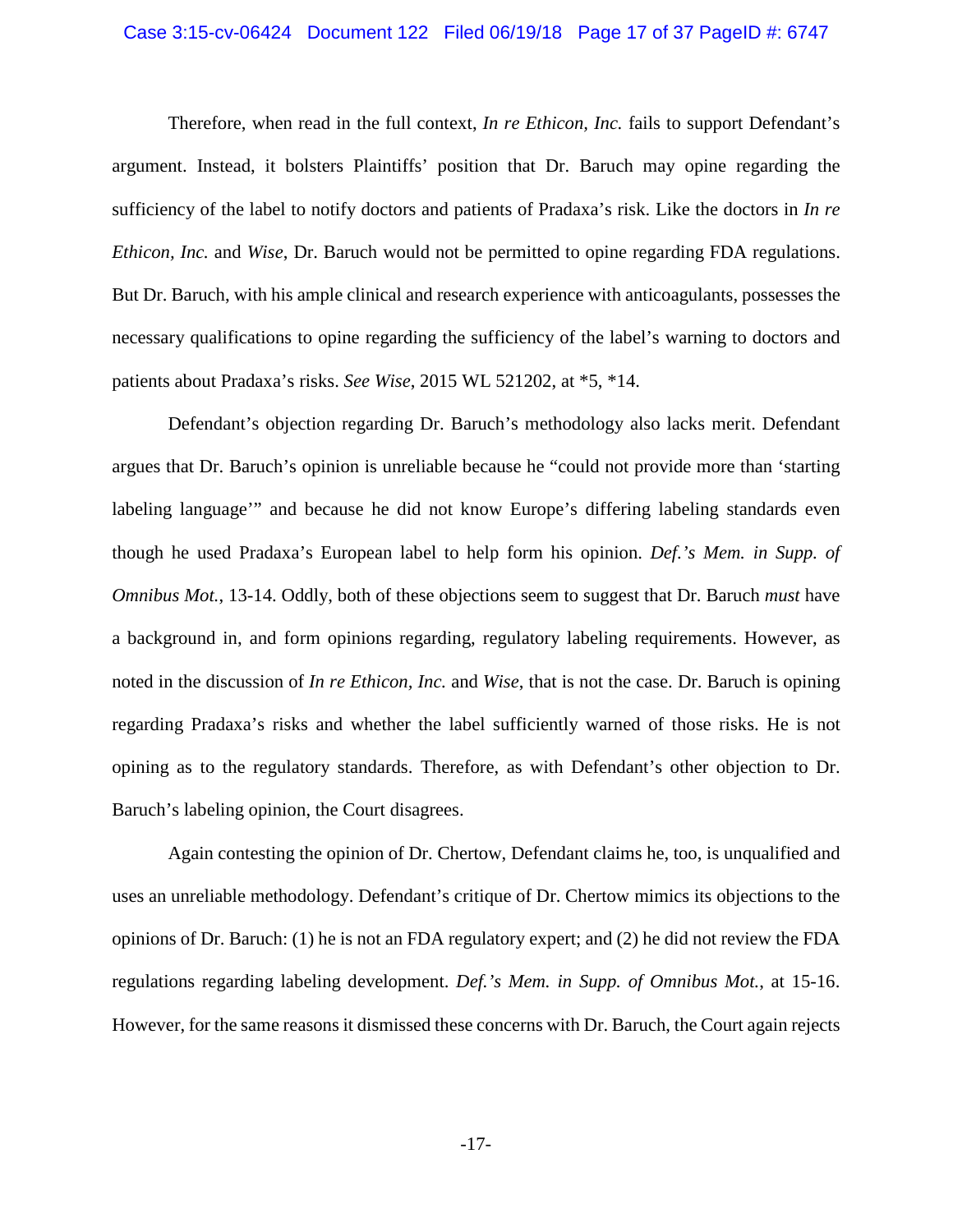Defendant's unreliable methodology argument for Dr. Chertow's labeling opinion. *See supra* pp. 14-16.

With its last labeling opinion challenge, Defendant objects to the opinions of Mr. Robert Gosselin. Although not a medical doctor, Mr. Gosselin is a highly esteemed researcher in the field of anticoagulants. *See Ex. 19a to Pls.' Resp. to Omnibus Mot.*, ECF No. 52-19, at 4-6. In this case, Mr. Gosselin has opined regarding the efficacy of different blood concentration tests. *Ex. 19b to Pls.' Resp. to Omnibus Mot.*, ECF No. 52-20, at 12-18. Defendant argues, however, that Mr. Gosselin is unqualified to render any opinions related either to Pradaxa concentration testing or to any label information that would be relevant and helpful for that testing. In making that argument, Defendant focuses upon Mr. Gosselin's apparent lack of "regulatory expertise as well as the clinical perspective of a physician." *Def.'s Mem. in Supp. of Omnibus Mot.*, at 14-15.

Given Mr. Gosselin's extensive experience in the area of anticoagulant testing, the Court disagrees with Defendant's argument that he lacks the proper qualification. Not only is Mr. Gosselin the Chairperson for an international anticoagulant "guideline development committee for the International Council for Standardization in Haematology [sic]," but he is also a licensed clinical laboratory scientist with over 30 years of experience, publishing at least 20 peer-reviewed articles on laboratory testing of anticoagulants' effects, and consulting with physicians on matters of anticoagulation. *Ex. 19a to Pls.' Resp. to Omnibus Mot.*, at 4-6. Importantly, Mr. Gosselin has also presented at FDA sponsored workshops on anticoagulants, and participated in advisory meetings for multiple pharmaceutical companies, including BI. *Id.*at 4. Based upon Mr. Gosselin's extensive experience with various aspects of anticoagulant testing, the Court finds that he is sufficiently qualified to offer testimony regarding the anticoagulant testing for Pradaxa, as well as sufficiency of the testing and information provided by Defendant to doctors or patients.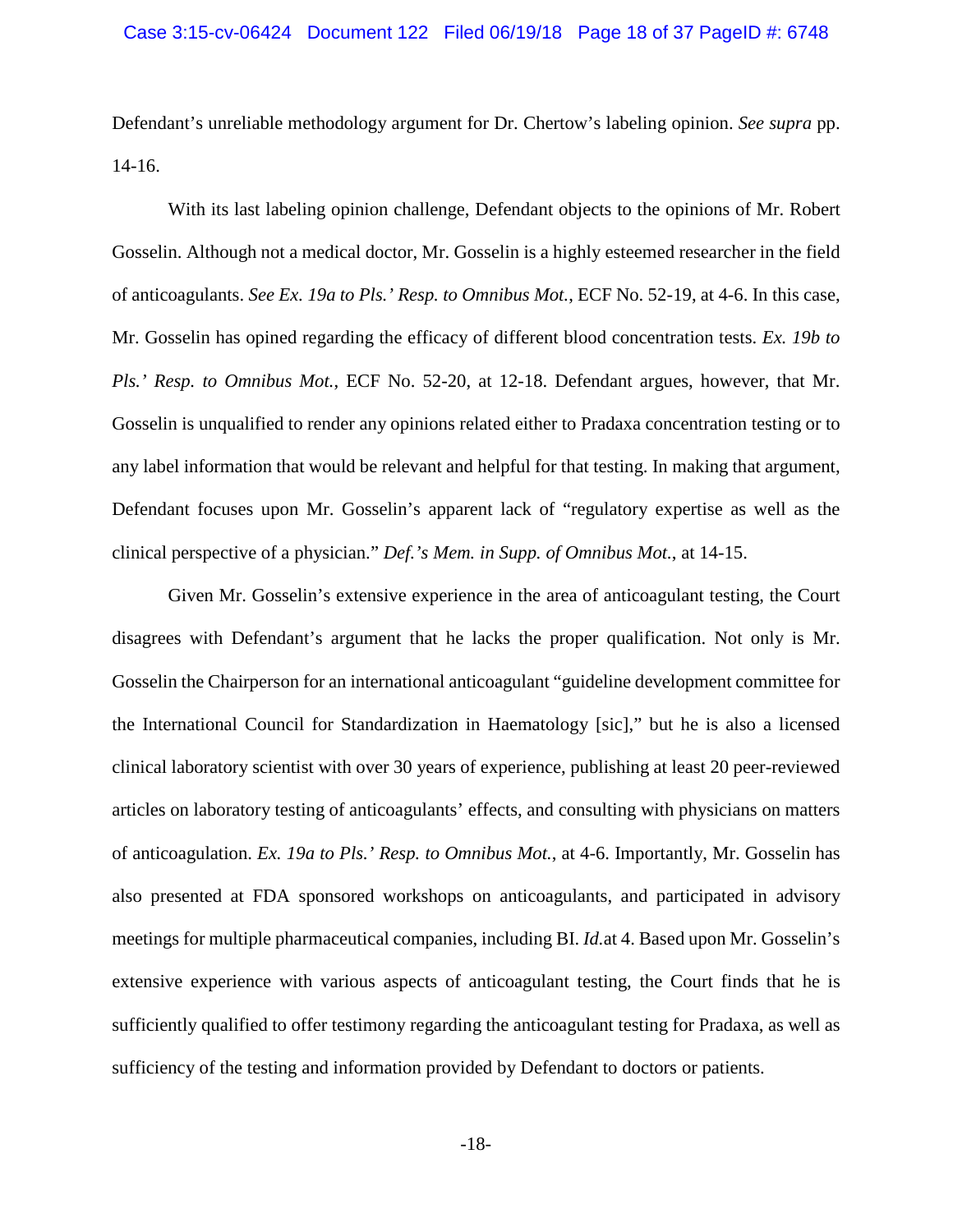## *c. Opinions Based Upon Company Documents*

Defendant's final challenge in its Omnibus Motion pertains to the opinions of two of Plaintiffs' experts that were based upon BI's own documents. Defendant claims that the opinions of Drs. Plunkett and Baruch that were based upon BI's own documents should be excluded. Defendant argues that both of the opinions inappropriately attempt to explain Defendant's knowledge and motive, and that they were based upon a "cherry-picking" of documents. The Court agrees with aspects of Defendant's challenges regarding the expert testimony going to intent or motive. However, the Court does not agree with the reminder of Defendant's objections.

The Court believes that, given the nature of this case, the doctors' opinions regarding what BI knew and communicated to the FDA will provide helpful insight to the jury. *See Smith v. Pfizer*, 714 F.Supp.2d 845, 857 (M.D. Tenn. 2010) (allowing an expert to testify regarding his interpretations of internal documents); *but see In re Ethicon, Inc.*, No. 2:12-MD-2327, 2014 WL 186872, at \*6 (S.D.W. Va. Jan. 15, 2014) (Goodwin, J.) (citing *In re Rezulin Prods. Liab. Litig.*, 309 F.Supp.2d 531, 547 (S.D.N.Y. 2004) and *In re Fosamax Prods. Liab. Litig.*, 645 F.Supp.2d 164, 192 (S.D.N.Y 2009)). An experts' deciphering of the complicated internal documents of a sophisticated pharmaceutical company will assist the jury in determining the relevant issues in this case. So too, both Dr. Plunkett, with her extensive background in regulatory affairs, and Dr. Baurch, with his ample experience in clinical use of anticoagulants, possess specialized knowledge and skills that qualify them to speak this issue.

The Court, however, will not permit Dr. Plunkett and Dr. Baruch to make, and opine about, the inferences of motive and intent. The jury, not an expert, should make those inferential leaps. *See, e.g.*, *Smith*, 714 F.Supp.2d at 857 (not allowing an expert to testify regarding intent or motive of the defendant)*; Talley v. Novartis Pharms. Corp.*, No. 3:08-cv-00361-GCM, 2011 WL 7941938,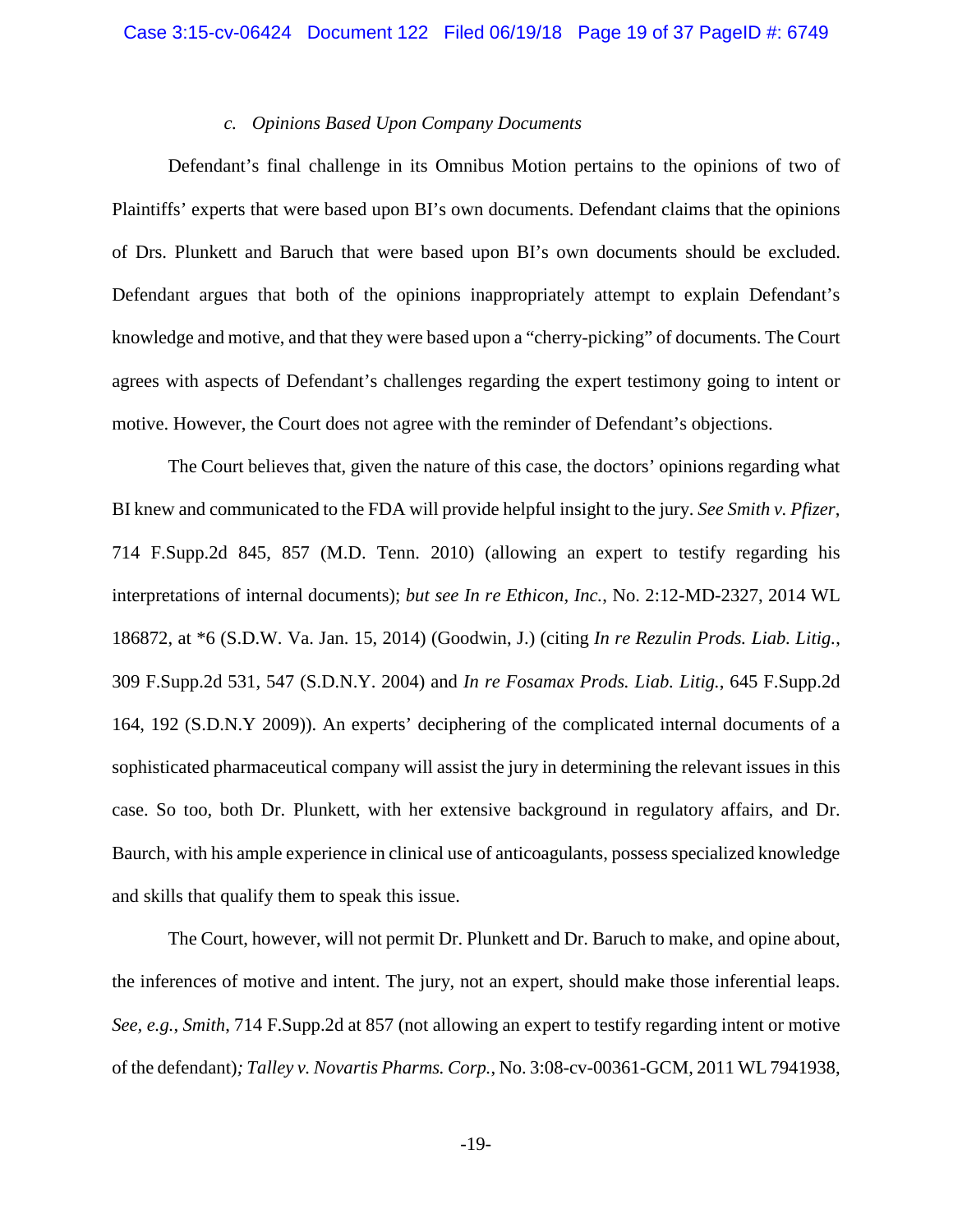at \*1 (W.D.N.C. June 28, 2011) ("[C]ourts have held experts cannot testify about intent or motives because those opinions are to be formed by the jury." (citing *In re Rezulin Prods. Liab. Litig.*, 309 F.Supp.2d 531, 547, 554 (S.D.N.Y. 2004))).

Defendant also contends that the opinions of the two doctors should not be allowed because they are based upon cherry-picked documents. But Defendant's concern goes to the credibility and weight of their opinions, not admissibility. *See Chambers v. Boehringer Ingelheim Pharm., Inc.*, No. 4:15-CV-00068, 2018 WL 849081, at \*6 (M.D. Ga. Jan. 2, 2018) ("Any unfamiliarity with the documents goes to the credibility of the experts' resulting opinions, not the admissibility."); *In re Seroquel Prods. Liab. Litig.*, No. 6:06-md-1769-Orl-22DAB, 2009 WL 3806436, at \*11 (M.D. Fla. July 20, 2009) ("[Defendant's] objection regarding the selection of documents that Dr. Plunkett examined goes to the weight of her testimony, not its admissibility."). Any "cherrypicking" of documents or an expert's unfamiliarity with relevant documents may provide effective fodder on cross-examination.

Having resolved Defendant's Omnibus Motion, the Court will address Defendant's Financial Metrics Motion.

#### **B. Defendant's Financial Metrics Motion**

Defendant moves to exclude any evidence or argument about "BI's financial information, including its net worth, sales data, spending and profits related to Pradaxa, Praxbind or any other pharmaceutical product manufactured by BI." *Def.'s Financial Metrics Mot.*, ECF No. 64, at 1. Defendant claims that any financial information regarding the company is irrelevant to liability or substantially more prejudicial than probative. *Id.* at 1-3. Such information, argues Defendant, is not relevant to whether Defendant adequately warned Ms. Knight of Pradaxa's risks. *Id.* at 1-2. To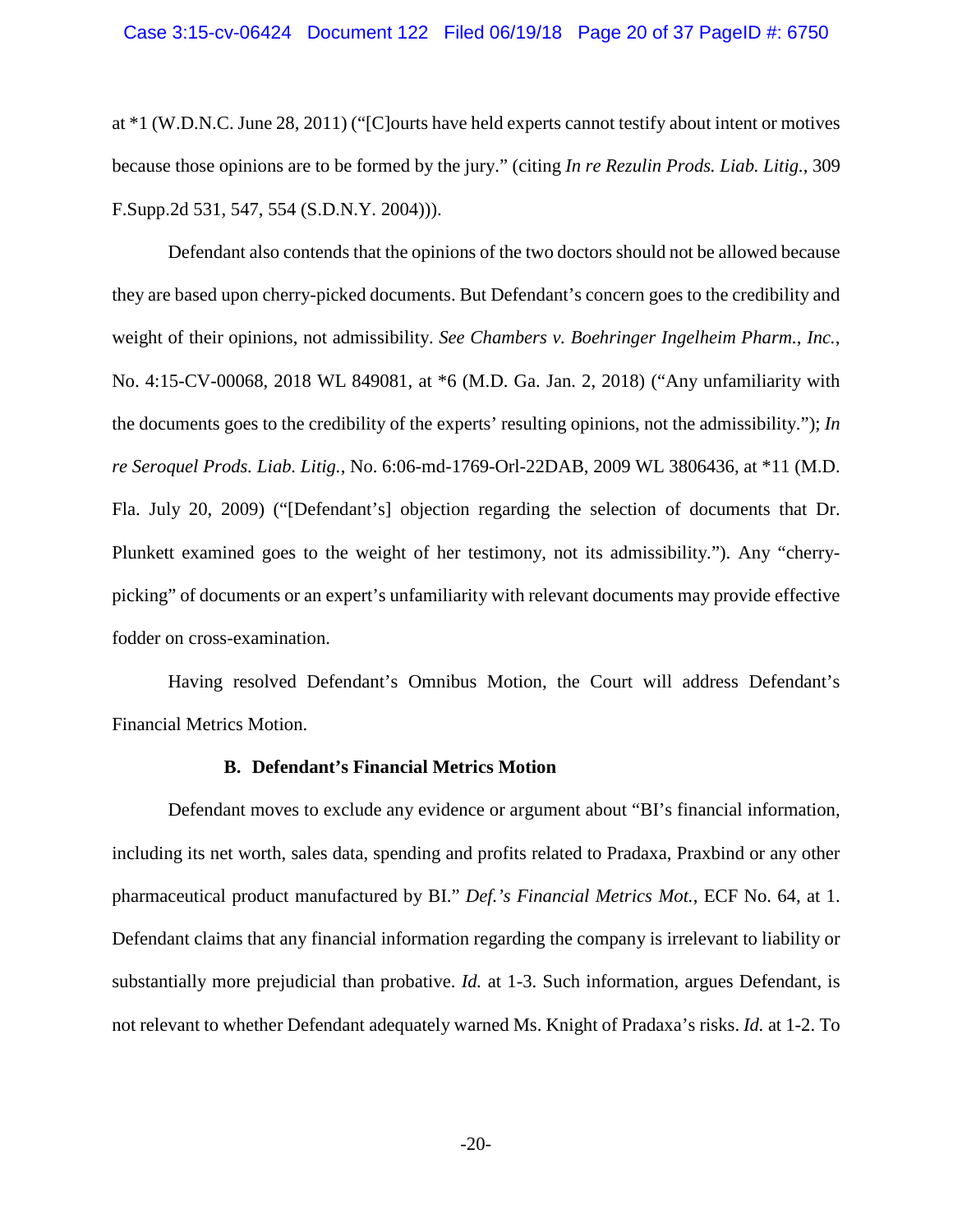### Case 3:15-cv-06424 Document 122 Filed 06/19/18 Page 21 of 37 PageID #: 6751

the extent that financial information is relevant to the remaining issues, Defendant maintains that the prejudicial risk of that information substantially outweighs the probative value. *Id.* at 2-3.

Plaintiffs respond that Defendant's own internal documents made financial information relevant. Plaintiffs point to multiple internal BI documents that state that monitoring or testing of Pradaxa concentration would "result in a major competitive disadvantage." *Ex. 1 to Pls.' Resp. to Def.'s Financial Metrics Mot.*, ECF No. 83-1, at 3. Internal BI emails also reflect the same concern about losing ground to competitors' anticoagulants if BI recommended a monitoring regime. *Ex. 3 to Pls.'s Resp. to Def.'s Financial Metrics Mot.*, ECF No. 83-3, at 1. Plaintiffs' claim that even BI's own launch video for Pradaxa emphasizes the dangling carrot of massive profits in store for the company and its employees because of Pradaxa's release. *Pls.' Resp. to Def.'s Financial Metrics Mot.*, ECF No. 83, at 3-4. In addition to noting the relevance of financial information to BI's development of Pradaxa's warnings, Plaintiffs also contend that the financial metrics are pertinent to their punitive damages claim under West Virginia law. *Id.* at 6-7 (citing W. Va. P.J.I § 1500 Punitive Damages; *Garnes v. Fleming Landfill Inc.*, 413 S.E.2d 897 (W. Va. 1991)).

Overall, the Court agrees with Plaintiffs. By evidence of its own internal operating, Defendant has made relevant information regarding Pradaxa-related finances. And although the evidence may prejudice Defendant minimally, the probative value of permitting the jury to see BI's potential motivation for not recommending monitoring outweighs the threat of prejudice. Finally, because Plaintiffs' punitive damages claim has survived summary judgment, West Virginia law instructs that financial information affects the consideration of punitive damages. *See*  Syl. pt. 10, *Bowyer v. Hi-Lad, Inc.*, 609 S.E.2d 895, 899 (W. Va. 2004) ("The financial position of the defendant is relevant."). Therefore, the Court **DENIES** Defendant's Financial Metrics Motion to the extent that Plaintiffs seek to offer evidence regarding any actual or perceived economic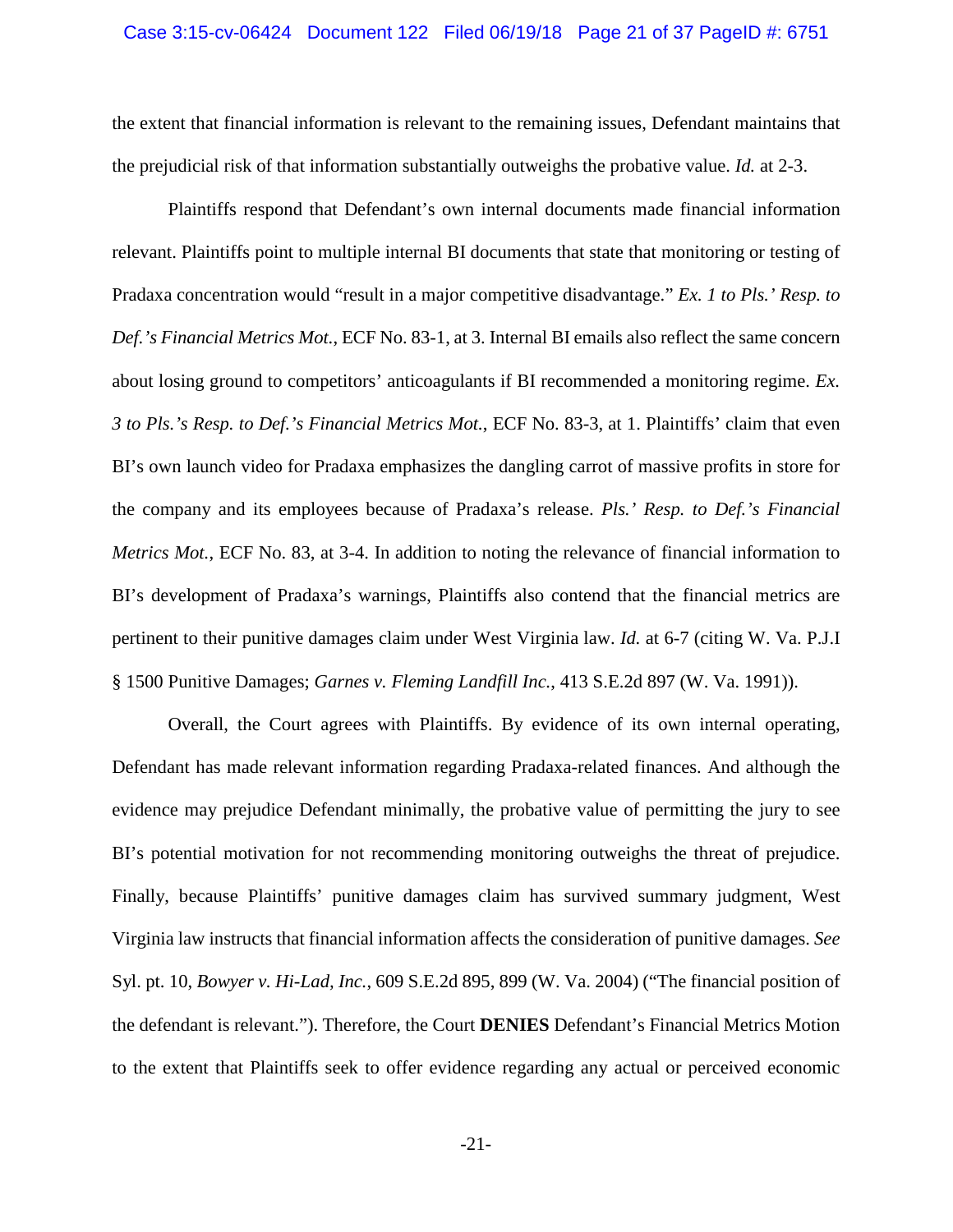### Case 3:15-cv-06424 Document 122 Filed 06/19/18 Page 22 of 37 PageID #: 6752

benefit or disadvantages in Defendant's development and sale of Pradaxa. However, without obtaining leave, the Court will not permit Plaintiffs to simply offer evidence related to Defendant's profitability or financial condition unrelated to Pradaxa's. The Court anticipates that the parties will bifurcate the punitive damages claim. If that is the case, the Court will address the admissibility of general financial information at a later point.

Next, the Court analyzes Plaintiffs' only remaining, non-spoliation motion, their Omnibus Motion *in Limine*.

### **C. Plaintiffs' Omnibus Motion**

In their motion, Plaintiffs request that the Court exclude three categories of evidence and argument : (1) BI's performance of "good acts," its "good reputation," or its status as a "good company;" (2) the use of the term "FDA label" to refer to Pradaxa's label that was introduced by BI and approved by the FDA; and (3) any FDA determination that dose adjustment would not be beneficial for Pradaxa patients. *Pls.' Omnibus Mot.*, ECF No. 73.

Plaintiffs' objection to "good company" evidence, and evidence in the similar ilk, is persuasive. The Court will not permit Defendant to adduce evidence or argument related to its own good, company-wide reputation, its unrelated "good" or charitable acts, or other corporate practices indicative of its social conscious that are unrelated to Pradaxa. However, the Court will allow Defendant to introduce and describe itself to the jury. In that context, Defendant may identify, and provide evidence regarding, efforts that it took to be responsible, conscientious, or "good" only related to the development and marketing of Pradaxa. Similarly, Defendant will be permitted to offer evidence to establish its intent to produce a safe product.

In Plaintiffs' second *in limine* challenge, they seek to prevent Defendant from referring to Pradaxa's label as the "FDA label." Plaintiffs contend that this moniker would mislead and confuse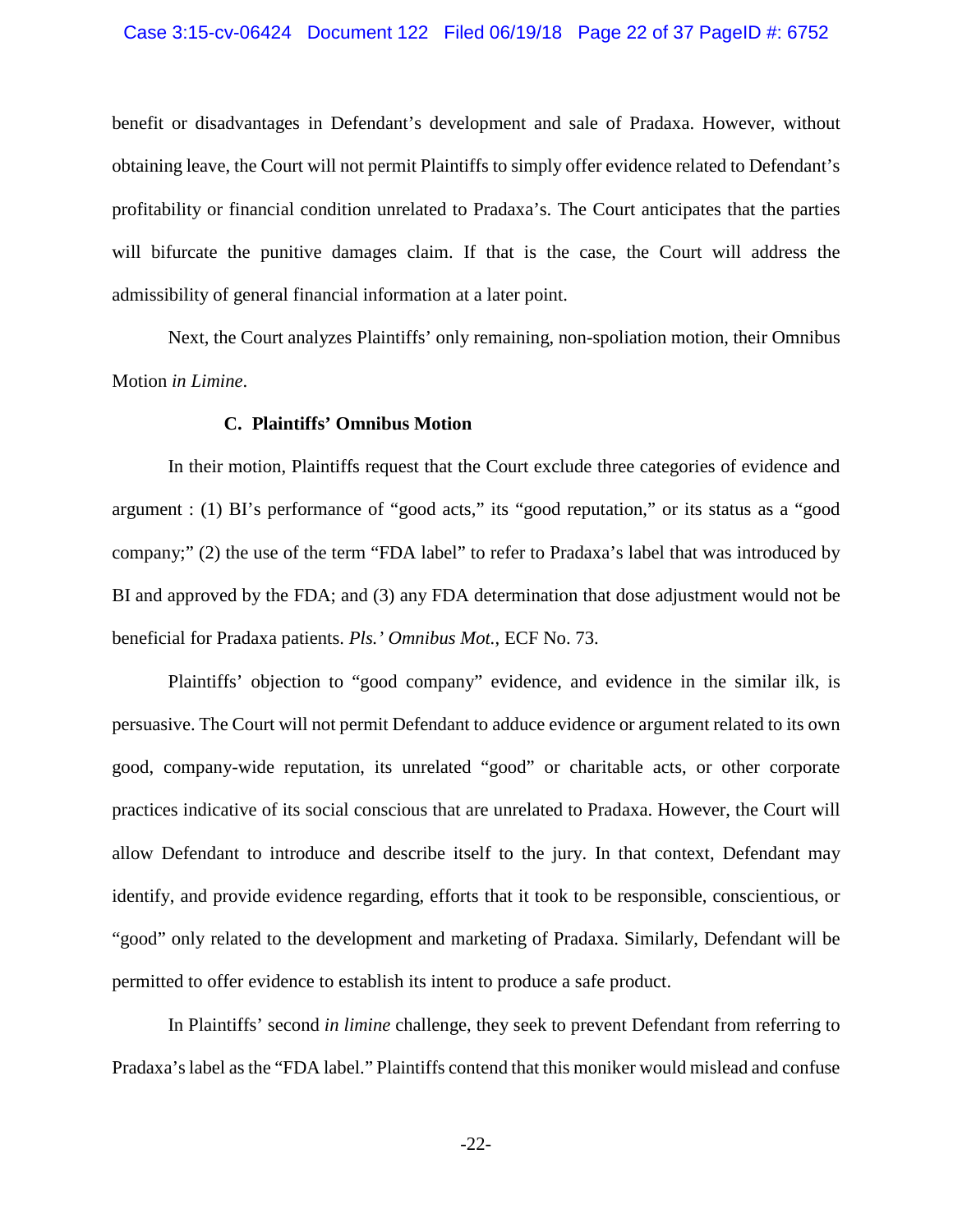the jury. *Pls.' Omnibus Mot.*, at 4-6. The responsibility for the adequacy of a pharmaceutical label belongs to the manufacturer, not the FDA. *See Wyeth v. Levine*, 555 U.S. 555, 570-71 (2009) ("Wyeth suggests that the FDA, rather than the manufacturer, bears primary responsibility for drug labeling. Yet through many amendments to the FDCA and to FDA regulations, it has remained a central premise of federal drug regulation that the manufacturer bears responsibility for the content of its label at all times."). Plaintiffs argue that by allowing Defendant or its counsel to refer to the label as the "FDA label" the jury would believe that the FDA has the ultimate responsibility for the label's sufficiency. *Pls.' Omnibus Mot.*, at 5. The Court, however, does not believe that this issue presents such a pressing matter as to be dealt with *in limine*.

The parties agree that the label was, as it must be, approved by the FDA. Therefore, the Court is not convinced that reference to the "FDA label," as opposed to the "FDA approved label," meaningfully increases the risk of confusion. But the Court will not foreclose Plaintiffs from raising specific objections upon the potential risk of a misleading reference during the trial. The determination of whether a particular reference to the label presents a significant risk of confusion is context-dependent. Therefore, Plaintiffs may raise specific objections at trial.

On Plaintiffs' last *in limine* issue, the Court agrees with Plaintiffs. Plaintiffs want to prevent Defendant from arguing that the FDA has affirmatively determined that dose adjustment of Pradaxa, based upon blood plasma concentrations, would not be beneficial for patients. And, relatedly, Plaintiffs preemptively argue that Defendant should not be permitted to contend that it shared its titration analysis with the FDA for its confirmation. *Pls.' Omnibus Mot.*, at 8. Although Plaintiffs concede that BI transmitted *data* to the FDA, they argue that BI never provided the agency with its own *analysis* of the data. *Id.*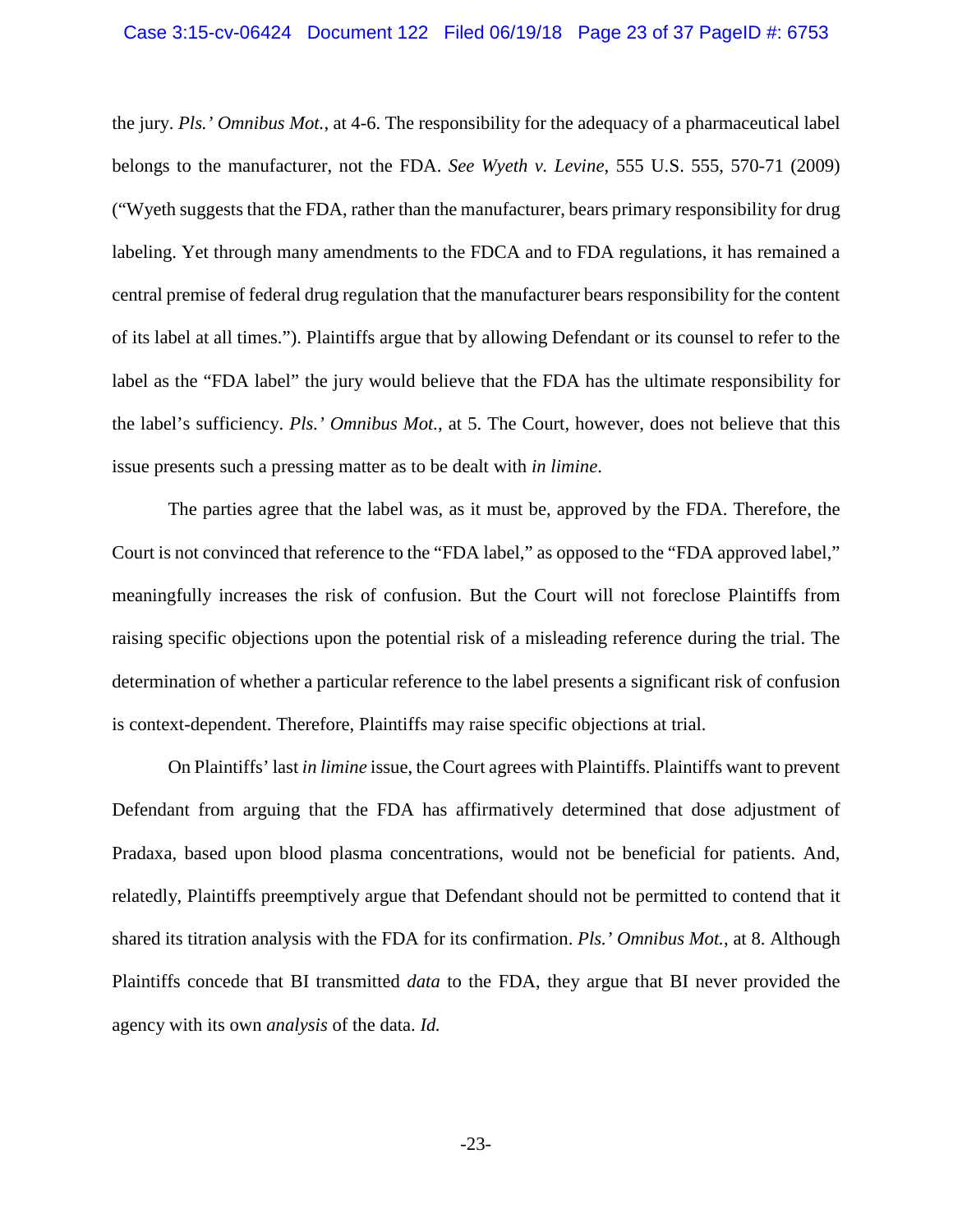In response to the motion, Defendant makes the exact assertion that Plaintiffs seek to exclude:

> Contrary to Plaintiffs' claims, BI has communicated extensively with the FDA regarding whether routine monitoring of Pradaxa plasma levels or dose adjustments guided by such monitoring might improve Pradaxa's benefit-risk profile. Based on these discussions, the FDA agreed with BI that there is no evidence to support routine monitoring or dose adjustment of Pradaxa, and has consistently approved Pradaxa on a fixed-dose basis without any requirement for monitoring plasma levels or adjusting dosage.

*Def.'s Resp. to Pls.' Omnibus Mot.*, ECF No. 86, at 6 (footnote citation omitted). Supporting this statement, Defendant cites to a transcript of a September 2010 FDA Advisory Committee Meeting. *See id.* at n. 5. That committee meeting transcript is the only support Defendant cites for its claim that the FDA determined that dose adjustment was not necessary. However, a closer inspection of both the transcript itself, as well as the circumstances surrounding the meeting transcript, lead the Court to agree with Plaintiffs. Defendant will not be allowed to claim that the FDA has reached a determination, one way or another, regarding the appropriateness of dose adjustment.

As an initial matter, that September 2010 meeting occurred more than a month before the FDA even approved Pradaxa. *Pls.' Reply in Supp. of Omnibus Mot.*, ECF No. 105, at 8. So too, instead of constituting an official FDA action, the Advisory Committee Meeting merely involved a discussion between representatives for the industry, the FDA, and independent scientists. *Id.* In light of these two facts alone, the Court is not inclined to find that the discussion points constitute official FDA determinations. Otherwise, the FDA and other agencies would be forced to reckon with an abundance of "determinations" occurring in hotel conference rooms all across the country.

Even the meeting transcript itself indicates the non-binding, non-determinative nature of the Advisory Committee Meeting. In response to one doctor's explanation for why she or he believed monitoring was unnecessary, another doctor challenges the rationale: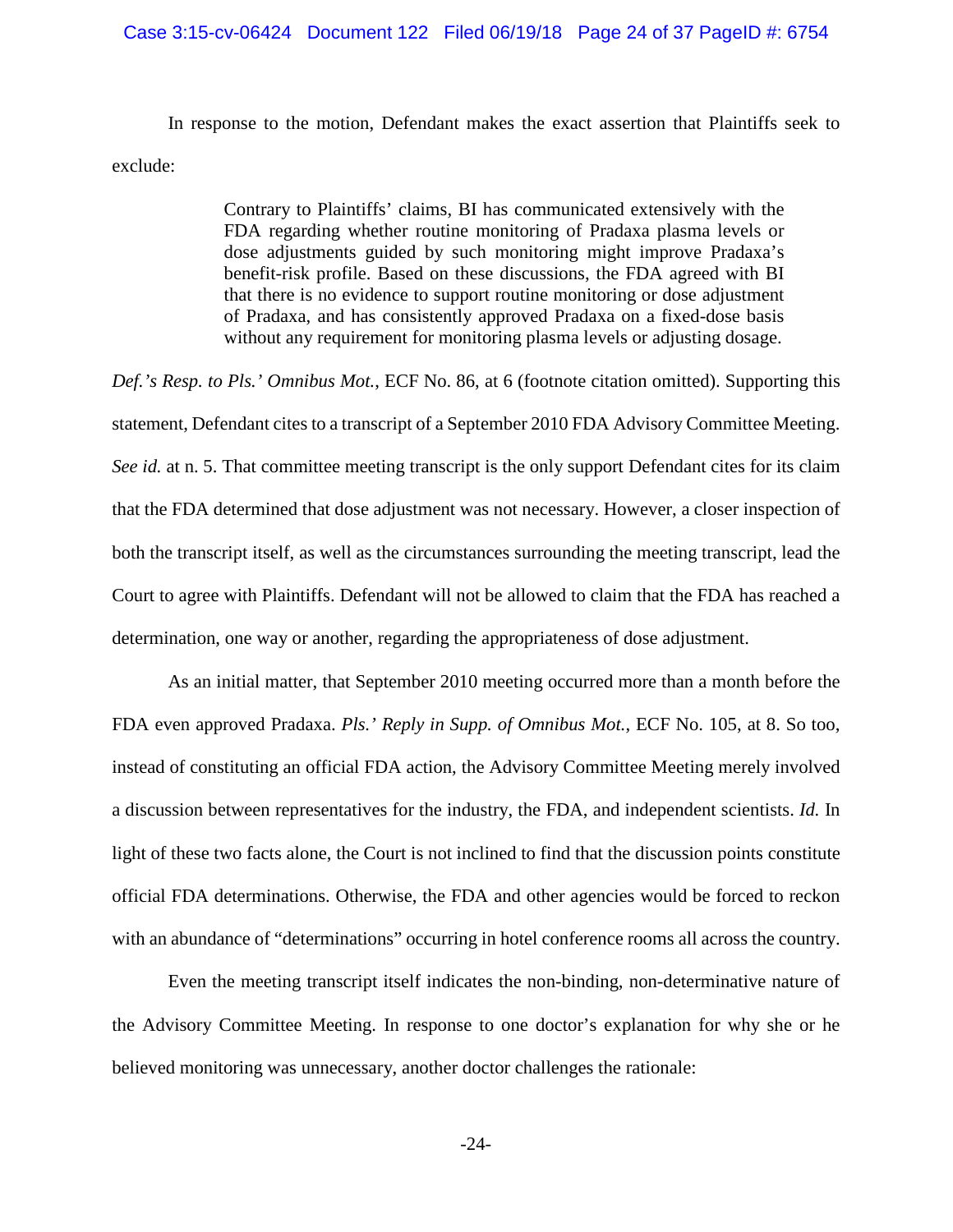### Case 3:15-cv-06424 Document 122 Filed 06/19/18 Page 25 of 37 PageID #: 6755

I think you've just made a very cogent argument *to monitor*. If you have a predictor for an individual subject, a dose has a wide variability, but within that subject a constant one, *why not monitor single time at steady state to make sure you have the dose right* in that one individual.

*Ex. 1 to Def.'s Resp. to Omnibus Mot.*, ECF No. 86-1, at 5 (emphasis added). This conversational rebuttal demonstrates that the transcript does not contain the official and final conclusion of the FDA. Instead, it shows that the Advisory Committee Meeting was a discussion, a conversation, an exchange of informed beliefs. Although certainly a valuable exchange of information among rigorous medical researchers, the statements made during that meeting will not act as official, binding FDA decisions in this case.

Concerning BI's exchange of titration analysis, Plaintiffs claim that Defendant never shared its titration analysis with the FDA. In Plaintiffs' view, Defendant incorrectly attempts to characterize the exchange of *data* to be synonymous with the change of *analysis*. *Pls.*' *Omnibus Mot.*, at 8. Plaintiffs emphasize that Defendant's own employee, Michelle Kliewer, has confirmed that BI never provided the FDA with the titration analysis performed by one of its employees, Dr. Lehr. *See id.*; *Ex. 2 to Pls.' Omnibus Mot.*, ECF No. 73-2, at 5, 14. And according to Ms. Kliewer's testimony, "all the FDA submissions [go] through [her]." *Ex. 2 to Pls.' Omnibus Mot.*, at 15.

Defendant rebuts Plaintiffs' contention by citing five exchanges of information between it and the FDA. *Def.'s Resp. to Omnibus Mot.*, at 7-8. Through various emails and submissions to the FDA, it appears that Defendant did, at the very least, send some information to the FDA. In essence, Defendant uses these exchanges to establish that the FDA has been fully informed regarding its analyses, but has not imposed a monitoring requirement or dose adjustment. Plaintiffs reply that although Defendant may have sent some information, like EMA (European Medicines Agency) documents, "the FDA has never responded in any formal way" to those documents." *Pls.' Reply in Supp. of Omnibus Mot.*, at 10. Regardless of the parties' quibbling over the value of the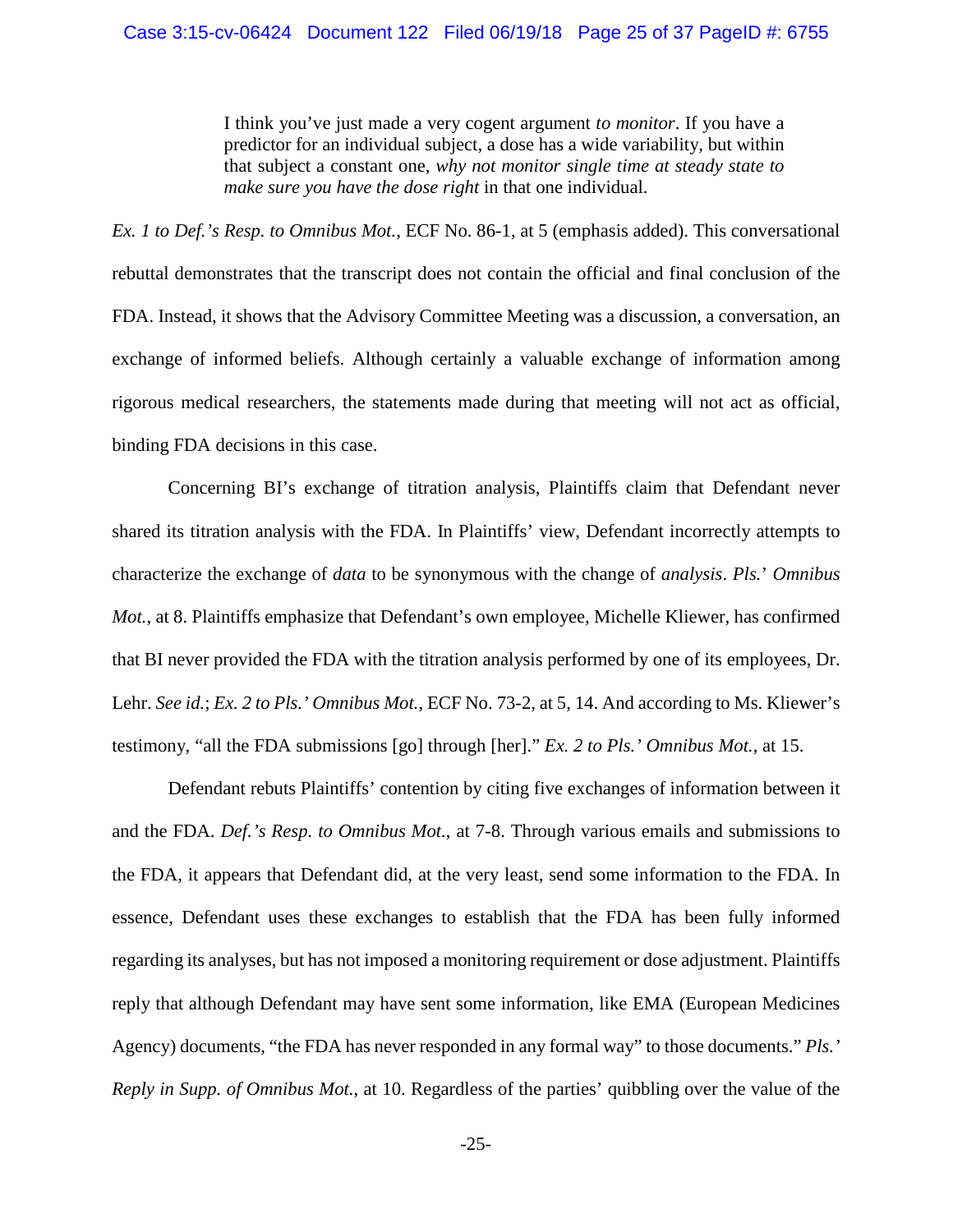### Case 3:15-cv-06424 Document 122 Filed 06/19/18 Page 26 of 37 PageID #: 6756

information that BI has sent to the FDA about its titration analysis, the Court believes the dates of the submitted information raise the biggest issue.

Each of the five exchanges occurred long after Ms. Knight had experienced her major bleed and passed away. The earliest information sited by Defendant was sent on July 24, 2014. *Def.'s Resp. to Omnibus Mot.*, at 7. This is nearly a year after Mrs. Knight passed away. Defendant then cites emails and submissions in August and December of 2014, August of 2015, and February of 2016. *Id.* at 8. Despite the dates of the apparent exchanges of information regarding titration analysis, Defendant contends that these exchanges support that the FDA has made a determination regarding the dose adjustment. *Id.* at 9. However, the only citation Defendant provides for the FDA's supposed action was the September 2010 Advisory Meeting transcript. Aside from this Court's determination that the transcript does not reflect an official determination of the FDA, Defendant cannot contend that the FDA considered supposed titration analysis that BI sent it *four years after* the FDA had allegedly reached a decision regarding the inappropriateness of dose adjustment. Without additional evidence of official action, Defendant's later exchanges become largely inconsequential.

Further, Defendant cannot argue that the FDA's inaction regarding the five instances of information exchange constitutes action. Defendant contends that the FDA "ultimately approved the medicine at a fixed dose without any requirement for monitoring" and that "[t]he FDA has repeatedly considered [dose adjustment] since and has never once amended its no-monitoring view." *Id.* at 9. Defendant's evidence, however, does not support that assertion, and the Court will not permit Defendant to advance that argument. As pointed out by Plaintiffs, Defendant has never proposed a label that recommended monitoring or dose adjustment. *Pls.' Reply in Supp. of Omnibus Mot.*, at 10. Short of evidence that both BI officially proposed to the FDA a label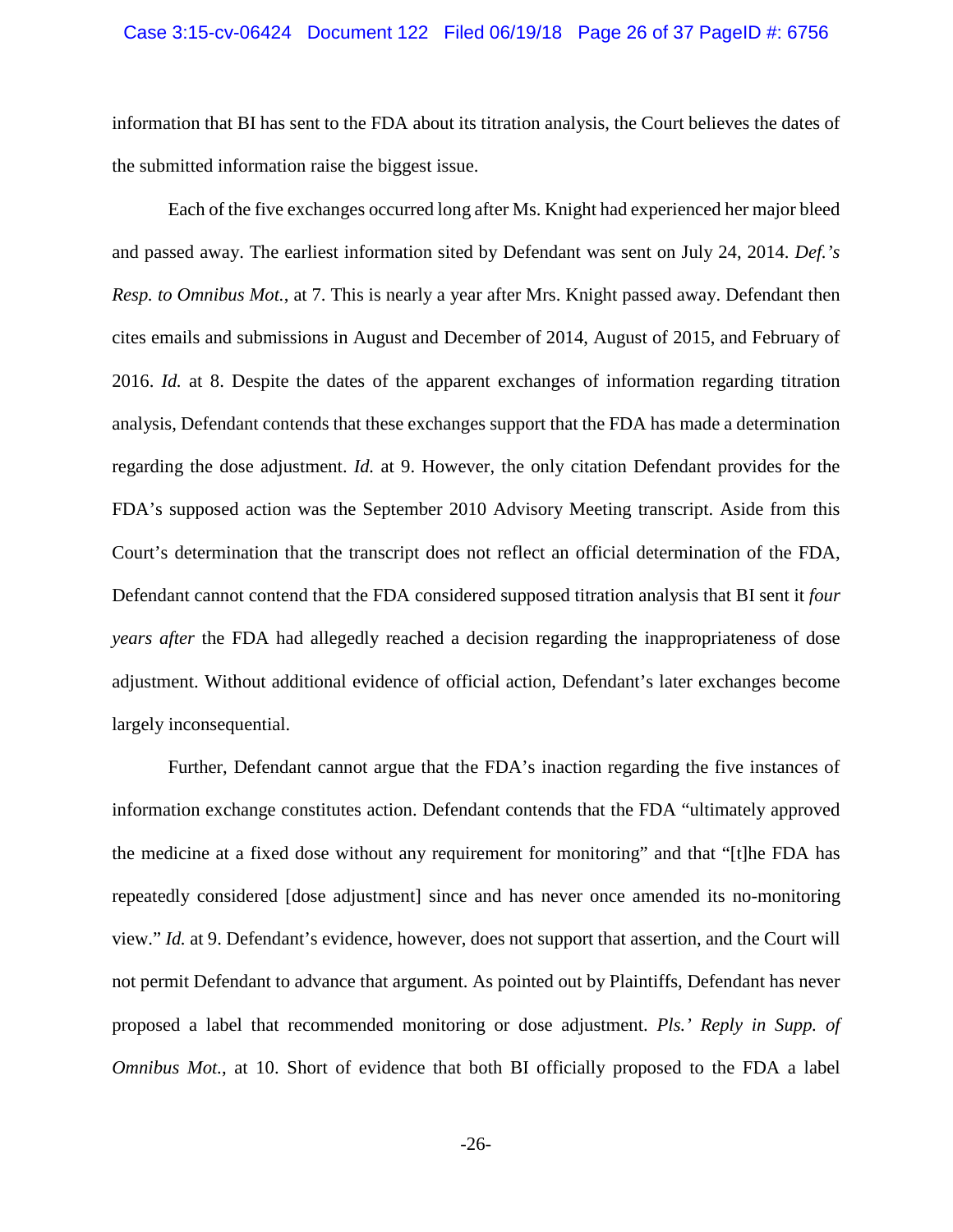instruction to monitor plasma concentration of Pradaxa and adjust the dose accordingly, and the FDA officially rejected that proposal, Defendant may not argue that the FDA has made a determination regarding monitoring and dose adjustment.

# **D. Defendant's Motion to Exclude Spoliation and Plaintiffs' Motion for Sanctions**

Finally, the Court will address the issues of spoliation and sanctions. Although Defendant's Motion to Exclude Spoliation and Plaintiffs' Motion for Sanctions are distinct motions that make different requests, the Court will analyze them together. The two motions predominately cover the same factual predicates, but request two different actions based upon those facts. Defendant requests that this Court prevent Plaintiffs from presenting evidence about, or discussing, discovery issues in previous cases against BI. Plaintiffs, on the other hand, move this Court to provide an adverse inference charge to the jury due to the same discovery issues that Defendant seeks to exclude from trial.

### *a. Previous Discovery Issues*

The parties premise their respective motions upon two discovery issues. The first involved the loss of Dr. Lehr's files stored on the hard drives of his company devices ("File Loss"). The second involved the loss of emails effectively covering a period of roughly a year for three BI employees ("Email Loss"). With regard to the Email Loss, Plaintiffs' concern focuses primarily on only one of the three doctors, Dr. Martina Brückmann. The Court will address the File Loss and the Email Loss, in turn.

The File Loss occurred within the context of federal multi-district litigation against BI. In that litigation, MDL 2385, plaintiffs had sued BI making similar claims to Plaintiffs' claims in this case: that Pradaxa and its warnings were defective and caused major bleeding events. *See In re: Pradaxa (dabigatran etexilate) Prods. Liab. Litig.*, 883 F.Supp.2d 1355, 1356 (U.S. Jud. Pan.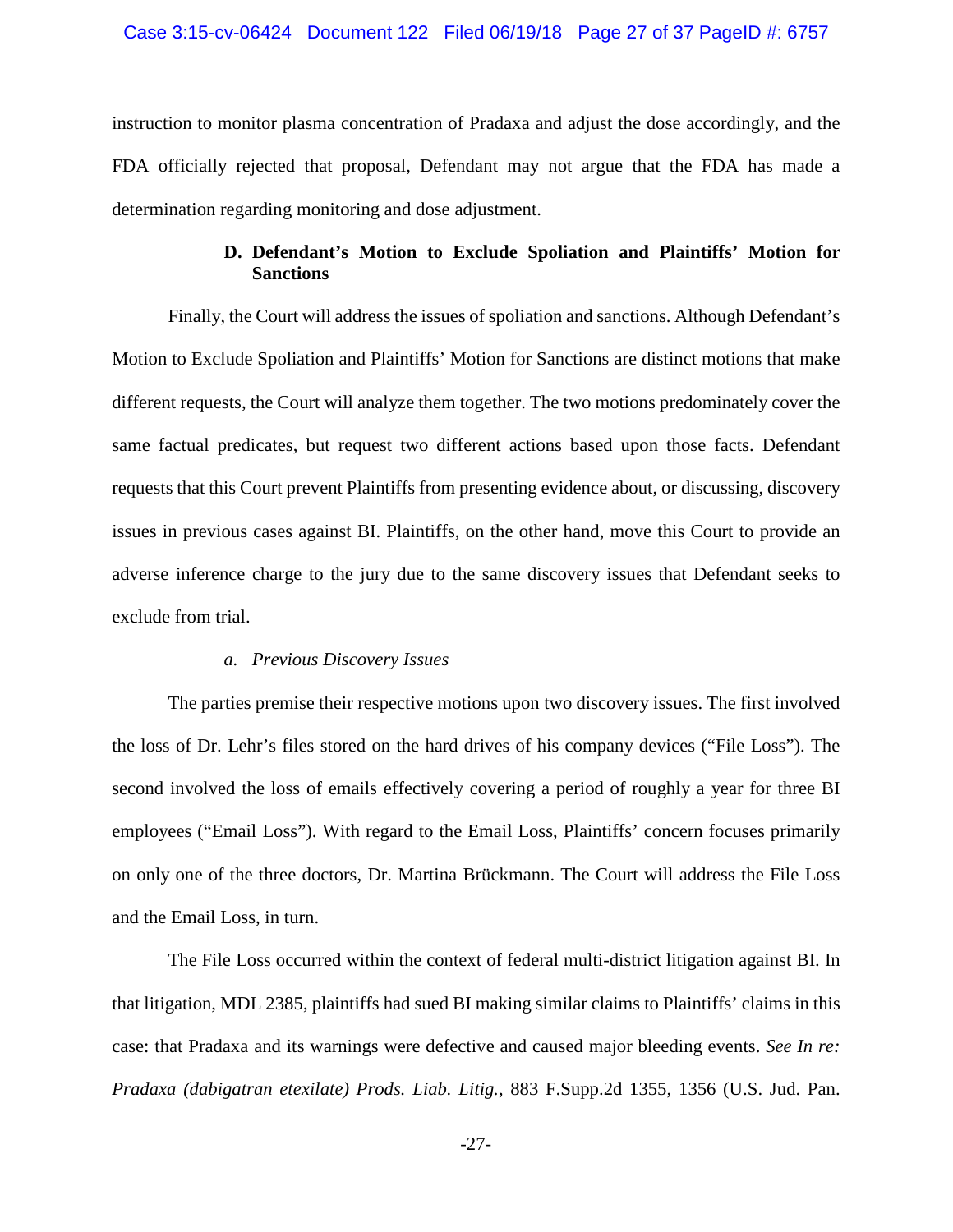### Case 3:15-cv-06424 Document 122 Filed 06/19/18 Page 28 of 37 PageID #: 6758

Mult. Lit. 2012). During the course of that litigation, Chief Judge Herndon of the District Court for the Southern District of Illinois expressed displeasure with BI's apparent failure to comply with discovery obligations. *See In re Pradaxa (dabigatran etexilate) Prods. Liab. Litig.*, No. 3:12 md-2385-DRH-SCW, 2013 WL 6486921, at \*2 (S.D. Ill. Dec. 9, 2013). The plaintiffs in that case filed their first motion for sanctions, which Chief Judge Herndon granted in a ruling from the bench, sanctioning BI \$20 per case, which totaled \$29,540. *Id.* at \*3-5. After that ruling, Plaintiffs filed another motion for sanctions, the subject matter of which is relevant here.

In their second motion for sanctions during the course of the MDL, the plaintiffs alleged, among other failures, that BI had failed to maintain the custodial file of Dr. Thorsten Lehr. *Id.* at \*9. Dr. Lehr was pharmacometrician who had been employed by BI during the development of Pradaxa. *Id.* In September 2012, Dr. Lehr left BI, taking a job with a university in his native Germany. *Id.* However, Dr. Lehr remained, and apparently is still, contractually involved with BI. *Id.*

As explained by Chief Judge Herndon, despite the fact that Dr. Lehr left his job with BI, BI was under a duty to preserve evidence, but failed to retain Dr. Lehr's custodial file. *Id.* Dr. Lehr had not been subject to the litigation hold because BI had apparently not identified him as a custodian. *Id.* at \*9-10. All that remained of Dr. Lehr's custodial file were his emails.<sup>2</sup> *Id.* at \*10. Chief Judge Herndon did not find this failure to be innocent. *Id.* at \*13. Instead, he found that by "not appl[ying] the hold to Dr. Lehr and now fail[ing] to produce certain of his 'files,' BI had violated "the Court's case management order and [done so] in bad faith." *Id.* at \*19. In addition to

<sup>&</sup>lt;sup>2</sup> A subsequent order identified that Dr. Lehr's "user share" had also been maintained. However, prior to that order, counsel for BI had asserted, in an affidavit, that Dr. Lehr's user share was "not available to be collected." *Ex. D to Def.'s Mot. to Exclude Sanctions*, ECF No. 63-4, at 3. Chief Judge Herndon did confirm that Dr. Lehr's desktop, laptop, and blackberry phone were lost. *Id.* at 4.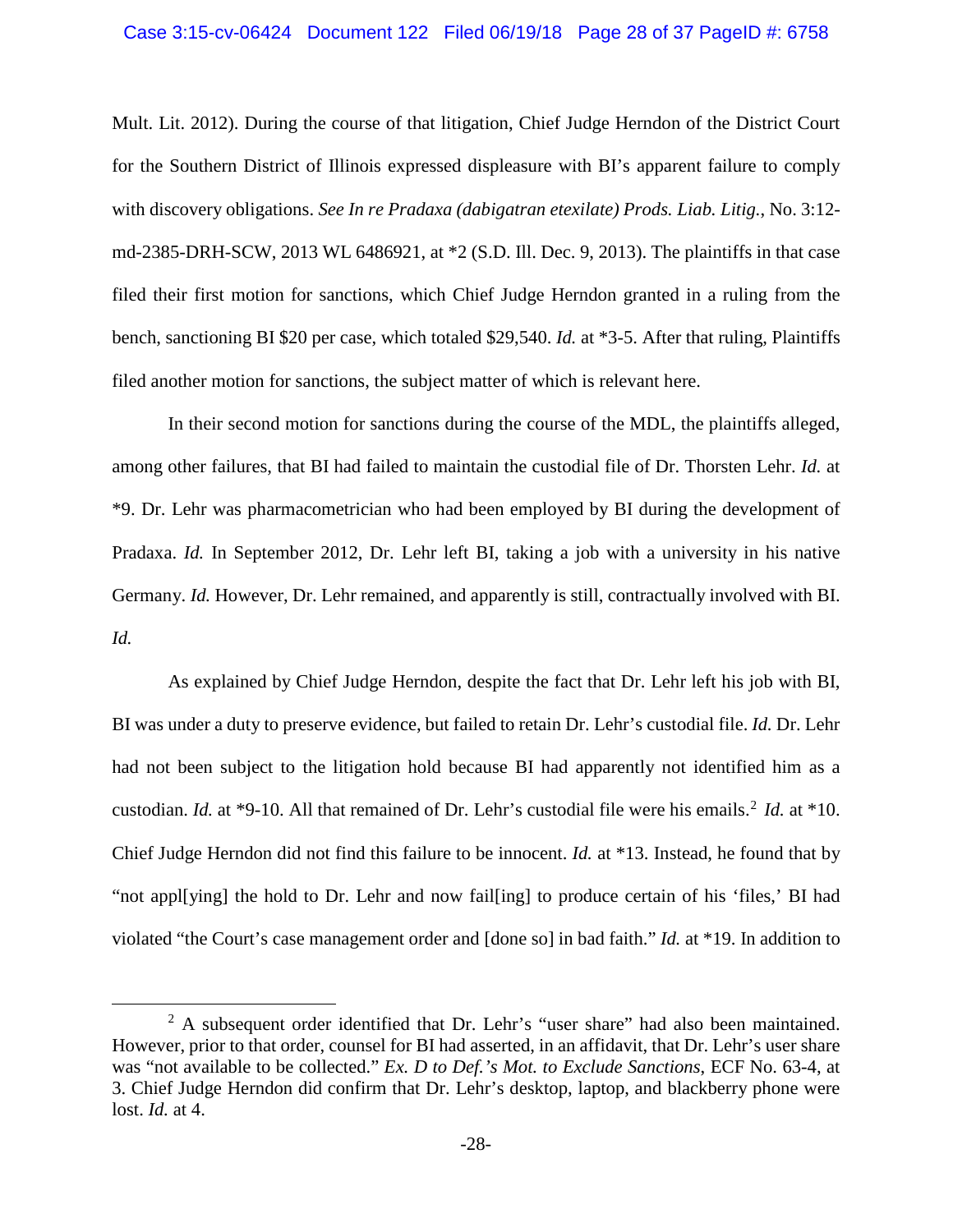### Case 3:15-cv-06424 Document 122 Filed 06/19/18 Page 29 of 37 PageID #: 6759

sanctioning BI \$500 per case—for a grand total of \$931,500— and requiring BI to produce its foreign employees to sit for depositions in New York City<sup>3</sup>, Chief Judge Herndon also notified the parties that if appropriate, he would issue an order "assessing sanctions pursuant to Rule 37 or the Court's inherent authority." *Id.*

Again, in later order, Chief Judge Herndon issued another shot across BI's bow, advising that "[t]he sanctions specifically being considered by the Court in relation to the Prof. Lehr production are (1) an adverse inference jury instruction . . . and/or (4) deeming certain facts admitted at trial." *Ex. D to Def.'s Mot. to Exclude Sanctions*, at 4. Before actually issuing any of the threatened sanctions, Chief Judge Herndon required that "the plaintiffs [make] a particularized showing of prejudice relating to the Prof. Lehr production." *Id.* at 7. Additionally, the judge wanted "plaintiffs [to] submit briefing to the Court demonstrating the nature and scope of prejudice resulting from [BI's] discovery violations in relation to the Prof. Lehr production." *Id.* at 8. However, before Chief Judge Herndon had an opportunity to decide the ultimate issue of whether or not to issue sanctions, the parties settled.

In their Motion for Sanctions, Plaintiffs request that this Court issue sanctions based upon BI's failure, during the course of the federal MDL, to maintain parts of Dr. Lehr's custodial file

<sup>&</sup>lt;sup>3</sup> The Seventh Circuit Court of Appeals, upon a writ of mandamus, found that Chief Judge Herndon had "exceeded his authority in ordering the location of the depositions changed to punish Boehringer." *In re Petition of Boehringer Ingelheim Pharms., Inc.*, 745 F.3d 216, 219 (7th Cir. 2014). As a result, the majority of the Seventh Circuit panel ordered that the sanction order be rescinded. *Id.* at 220. However, other than the foreign deposition issue, the Seventh Circuit denied the mandamus petition "in all other respects." *Id.*

Defendant contends that this Court should not consider Chief Judge Herndon's sanctions order because it was rescinded pursuant to the Seventh Circuit's direction, and was never reissued prior to the settlement of the MDL cases in May 2014. *Def.'s Resp. to Pls.' Mot. for Sanctions*, ECF No. 85, at 5, 10. Because this Court does not impose sanctions, which is consistent with its discretion under both its inherent authority and Rule 37(e), the Court will not decide the legal force of Chief Judge Herndon's conclusions in the rescinded order.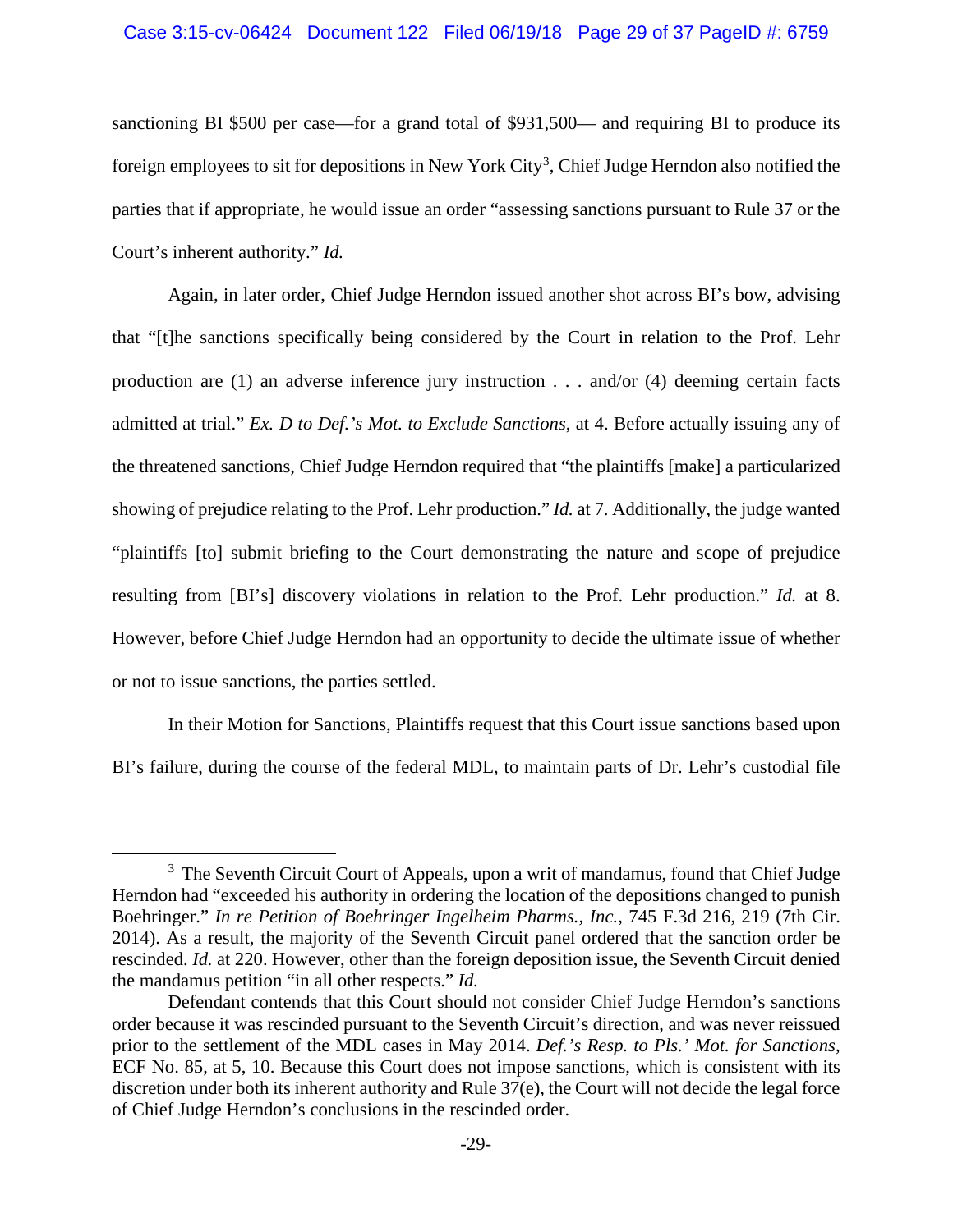### Case 3:15-cv-06424 Document 122 Filed 06/19/18 Page 30 of 37 PageID #: 6760

when it was under a duty to preserve relevant evidence. *Pls.' Mot. for Sanctions*, ECF No. 71, at 4-7. Supporting this request, Plaintiffs cite to the practical adoption of Chief Judge Herndon's sanction order by two Connecticut Superior Court Judges, in the Connecticut Consolidated Pradaxa Litigation. *Id.* 12-14. The Connecticut judges found Chief Judge Herndon's order binding because orders previously entered in the Connecticut Consolidated Pradaxa Litigation had directed that the parties were to coordinate discovery between the Connecticut litigation and the federal MDL cases. *Def.'s Resp. to Pls.' Mot. for Sanctions*, at 11.

Unlike the scenario with the concurrent proceedings in the federal MDL cases and the Connecticut Consolidated Pradaxa Litigation, discovery in this case did not proceed simultaneously with the federal MDL. Indeed, Plaintiffs filed this action after the federal MDL had been closed. *Pls.' Mot. for Sanctions*, at 2.

Plaintiffs, however, argue that this case has a substantially similar discovery bond as the one that existed between the Connecticut cases and the federal MDL cases. Plaintiffs cite the Report of Parties' Planning Meeting in this case. *Id.* at 2-3, 11-12. In that Report, the parties jointly agreed, and informed the Court, that they would use the discovery exchanged during the course of the federal MDL, and allow for supplementation of that discovery in conjunction with the additional discovery being taken in the resumed Connecticut litigation. *Id.*; *Report of Parties' Planning Meeting*, ECF No. 17, at 2-4. Therefore, Plaintiffs contend that this mutual agreement to be bound by the discovery during the federal MDL, also binds Defendant to again endure any punishment for its discovery-related conduct during the federal MDL. Plaintiffs argue that this Court should not only adopt Chief Judge Herndon's rationale and findings, like the Connecticut state courts, but also that this Court should take the additional step that Chief Judge Herndon did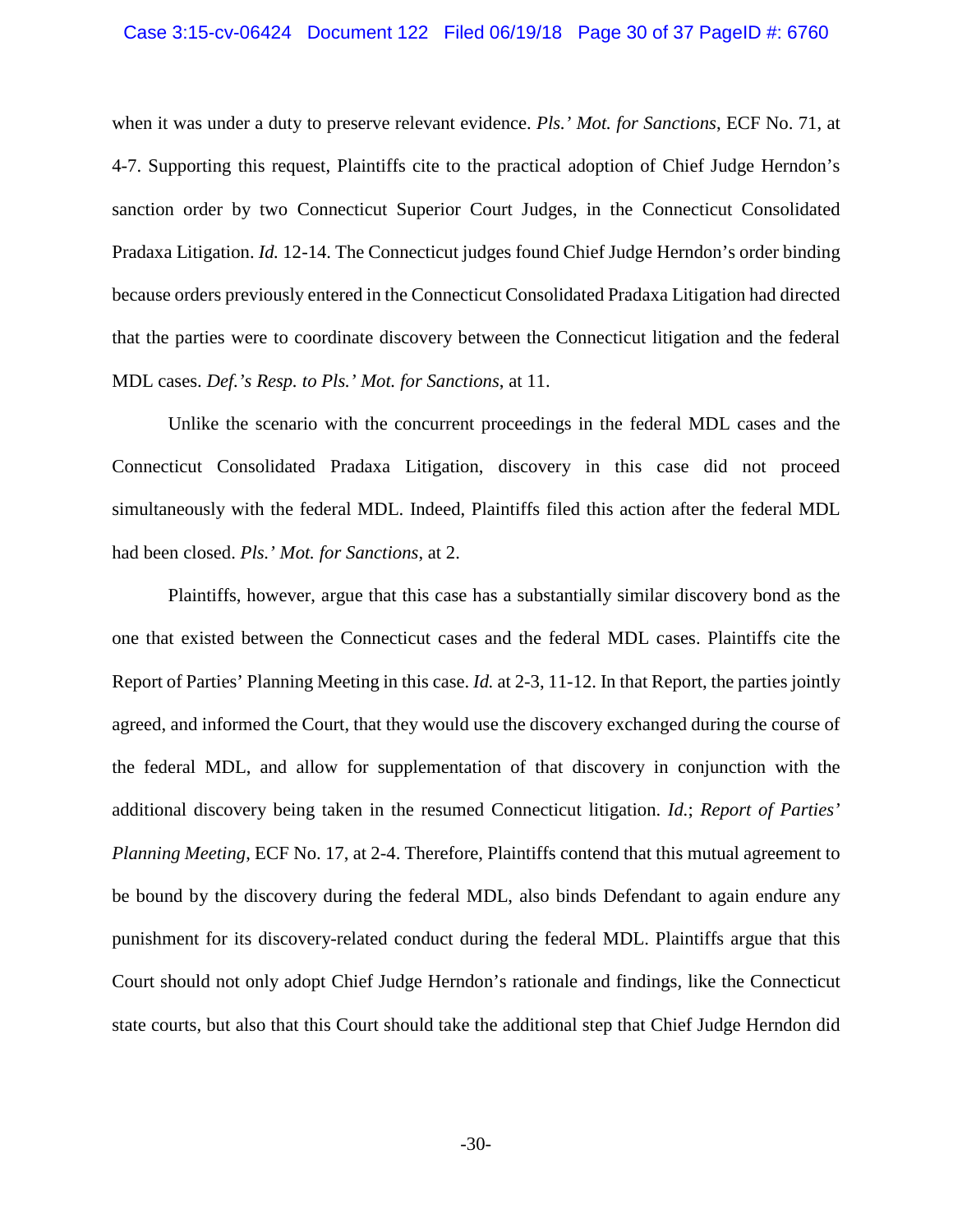### Case 3:15-cv-06424 Document 122 Filed 06/19/18 Page 31 of 37 PageID #: 6761

not have the opportunity to take: issue an adverse jury instruction. The Court, however, declines that invitation.

As an initial matter, given the circumstances, the Court is troubled by the fact that the potentially sanctionable activity did not occur subject to this Court's direction. The objectionable conduct occurred under the watchful-eye of Chief Judge Herndon, in the Southern District of Illinois. The Court has serious reservations about imposing one of the most serious sanctions, an adverse jury instruction, when the actions giving rise to that potential sanction were not within this Court's purview, and those actions did not result in this sanction in the court where the conduct occurred. Although the parties have provided Chief Judge Herndon's order regarding the issue of spoliation and potential sanctions, the Court fears that it cannot fully appreciate aspects of the circumstances giving rise to Chief Judge Herndon's decision. In other words, given the discretionary nature of sanctions imposition, the Court hesitates to impose them when the Court did not observe firsthand the course of conduct that could justify sanctions, and that course of conduct was not subject to this Court's direction.

Plaintiffs' attempt to bind the fate of this Court's actions regarding discovery to these actions taken in the federal MDL fails. Plaintiffs agreed to be bound by the MDL discovery in February 2016. *See generally Report of Parties' Planning Meeting*. However, in December 2013, roughly two years before their agreement, Chief Judge Herndon issued his order finding that BI had avoided discovery obligations in bad faith. Therefore, at the time they agreed that BI's federal MDL discovery (with supplementing) would satisfy discovery obligations, Plaintiffs had been on notice for *two years*, that BI's MDL discovery efforts were deficient. Without caveat and without objection, Plaintiffs made this agreement. In fact, Plaintiffs remained silent regarding this potential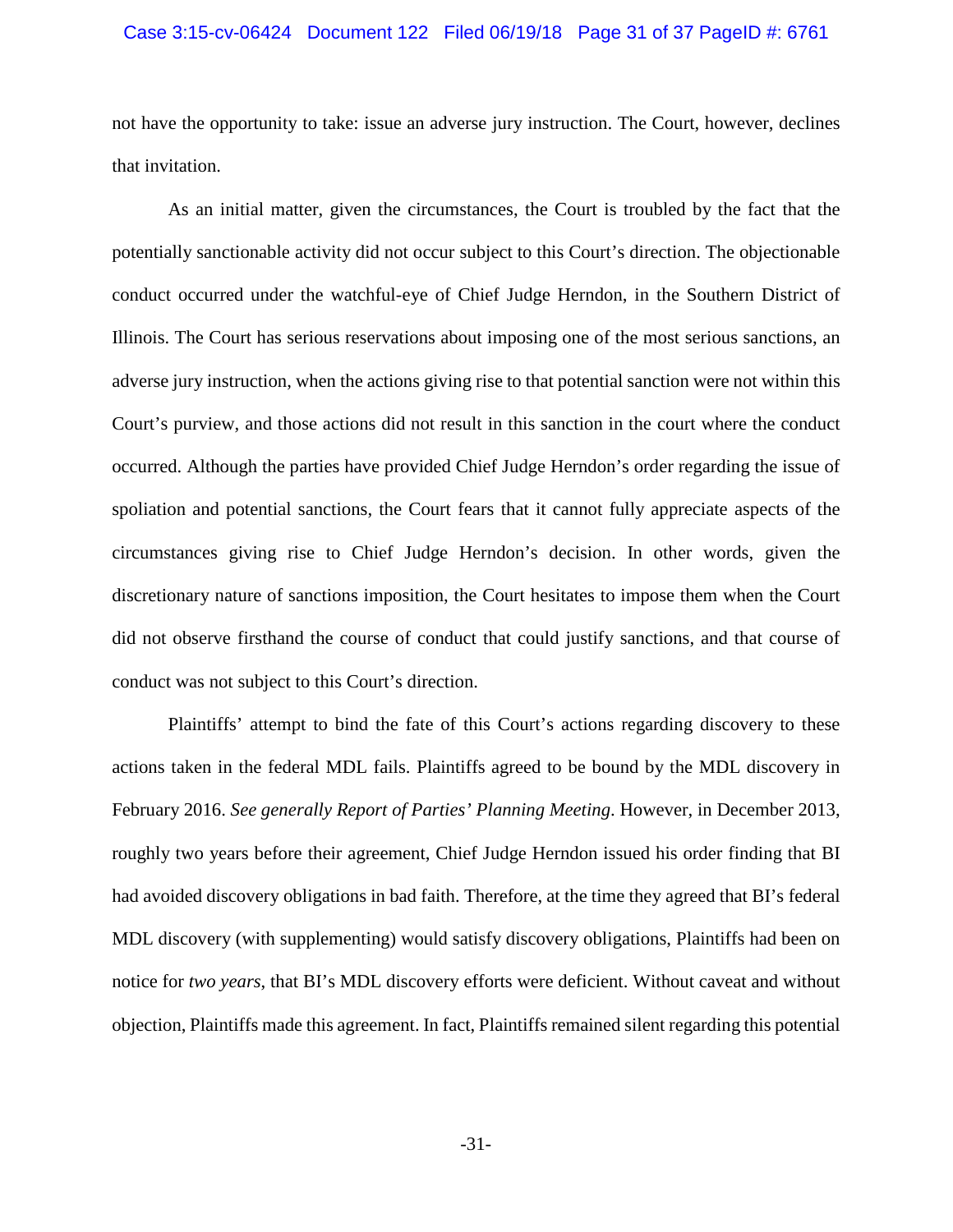### Case 3:15-cv-06424 Document 122 Filed 06/19/18 Page 32 of 37 PageID #: 6762

discovery issue until they filed the Motion for Sanctions in April 2018. No motion to compel, nor mention of the MDL discovery dispute or the need for sanctions.

The Court recognizes that in certain instances the effect of discovery improprieties in one case may reverberate throughout subsequent actions that address similar claims against the same group of defendants. However, when that is the case, this Court expects parties to bring that to the attention of the Court earlier in the proceedings. *See Travelers Prop. Cas. Co. v. Mountaineer Gas Co.*, No. 2:15-cv-07959, 2018 WL 1370862, at \*5 (S.D.W. Va. Mar. 16, 2018) (Goodwin, J.) ("[A] spoliation motion should be filed . . . as soon as reasonably possible after discovery of the facts that underlie the motion." (quoting *Goodman v. Praxair Servs. Inc.*, 632 F.Supp.2d 494, 508 (D. Md. 2009))). This would allow the Court to potentially take other, less drastic, measures to remedy any prejudice. In this case, however, such forewarning did not occur. By delaying their raising of this issue, Plaintiffs deprived the Court of the opportunity to facilitate the attaining of the information by other means, or to otherwise remedy the loss earlier.

With litigation tactics aside, the Court is not convinced that the loss of part of Dr. Lehr's custodial file has prejudiced Plaintiffs. Indeed, a vast majority of Plaintiffs claims survived summary judgment in this case. *See Knight*, 2018 WL 2470990, at \*20. In addition to already possessing evidentiary support for their claims, *see id.* at 13-17, Plaintiffs have failed to clearly elucidate what relevant information is lost due to BI's failure to maintain Dr. Lehr's custodial file. The parties dispute whether Dr. Lehr had a "manuscript" of a research paper that was later published by BI that might have addressed the need to establish a therapeutic range. *Compare Def.'s Resp. to Pls.' Mot. for Sanctions*, at 13-15 *with Pls.' Reply in Supp. of Mot. for Sanctions*, at 3. However, a dispute as to whether or not a potentially relevant document ever existed does not establish prejudice given Plaintiffs' otherwise sufficient evidentiary support for their claims. *See*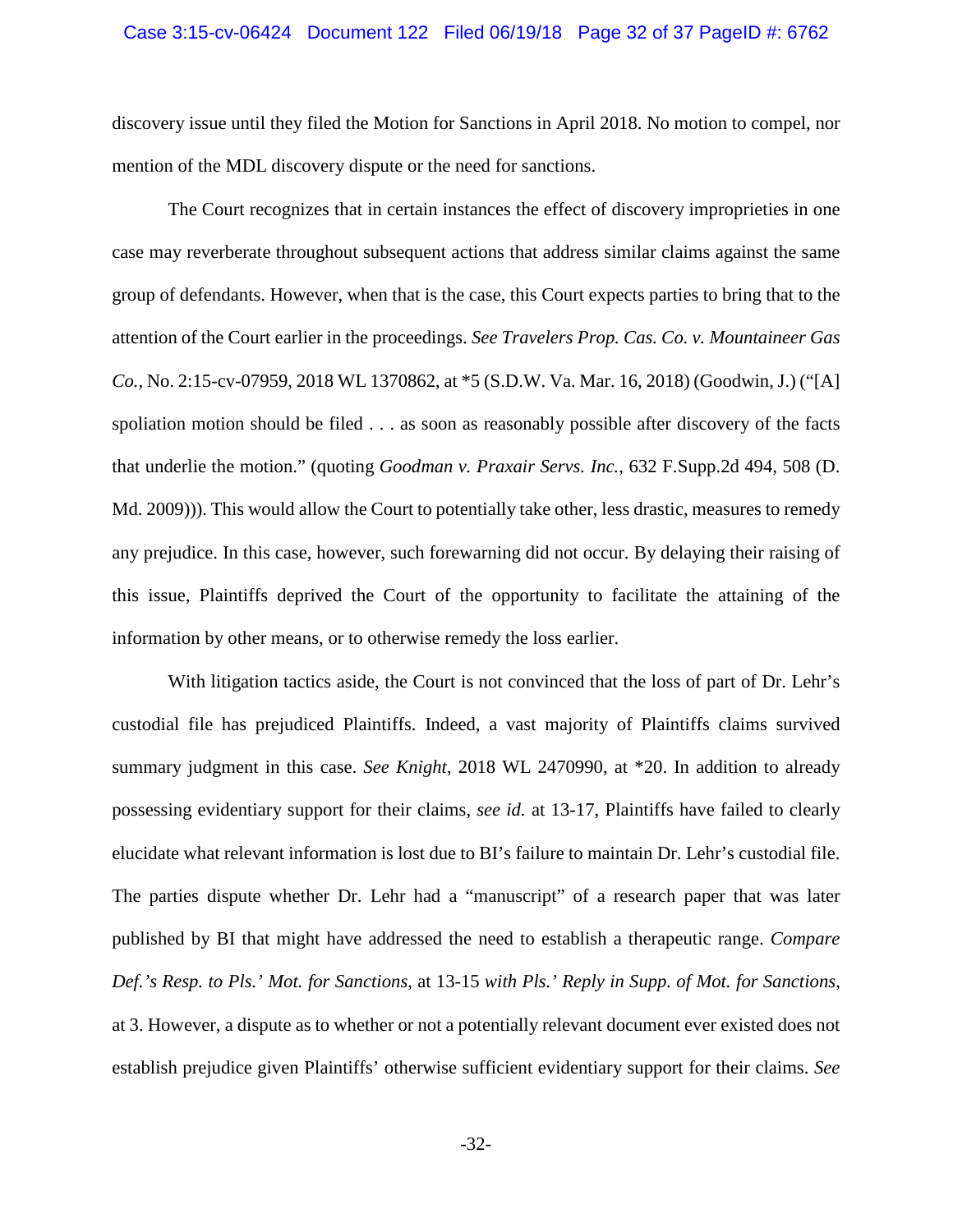*Steves & Sons, Inc.*, 2018 WL 2023128, at \*5 (noting that the "burden of proof on a motion for spoliation sanctions is unsettled" but providing that "the general approach of courts in the Fourth Circuit has been to apply the clear and convincing evidence standard, especially where a relatively harsh sanction like an adverse inference is sought").

Likewise, despite Chief Judge Herndon's bad faith findings, the Court cannot make the finding of intentional deprivation of evidence based upon the record. Under the recently amended Rule 37(e), in order to give an adverse instruction, a court must find that a party "acted with the intent to deprive another party of the [lost] information's use in the litigation." Fed. R. Civ. P.  $37(e)(2)$ <sup>4</sup>. The Fourth Circuit has yet to provide guidance on the "stringent intent requirement" of Rule 37(e)(2). *Jenkins*, 2017 WL 362475, at \*17 (internal quotation marks omitted); *Steves & Sons, Inc.*, 2018 WL 20232128, at \*10. However, pre-amendment sanctions case law does instruct that "intent" for the purpose of imposing sanctions is not equivalent to "bad faith." *Buckley v. Mukasey*, 538 F.3d 306, 323 (4th Cir. 2008) ("[T]he district court appears to have committed an error of law by equating the intentional conduct necessary for such an instruction with bad faith . . . ." (citing *Vodusek v. Bayliner Marine Corp.*, 71 F.3d 148, 156 (4th Cir. 1995))). Certainly, a bad faith finding could supply a basis from which to find an intent to deprive. But given the record before this Court, the Court simply cannot conclude that BI's failure to retain information establishes that BI acted with the intent to deprive Plaintiffs of relevant information in this suit. As such, the severe sanction of an adverse inference instruction—the only sanction requested by

 $4$  The parties, both in their briefing and at the hearing, agreed that Rule 37(e) governed Dr. Lehr's lost information. Although Dr. Lehr may have had some written, non-ESI documents, those non-ESI documents represented a minor and unimportant portion of the information in question. Indeed, in his affidavit, Dr. Lehr confirmed that he rarely had non-electronic notes or documents. *Ex. C to Def.'s Mot. to Exclude Spoliation*, ECF No. 63-3, at 3. Therefore, the Court finds that Rule 37(e) applies to Dr. Lehr's missing information.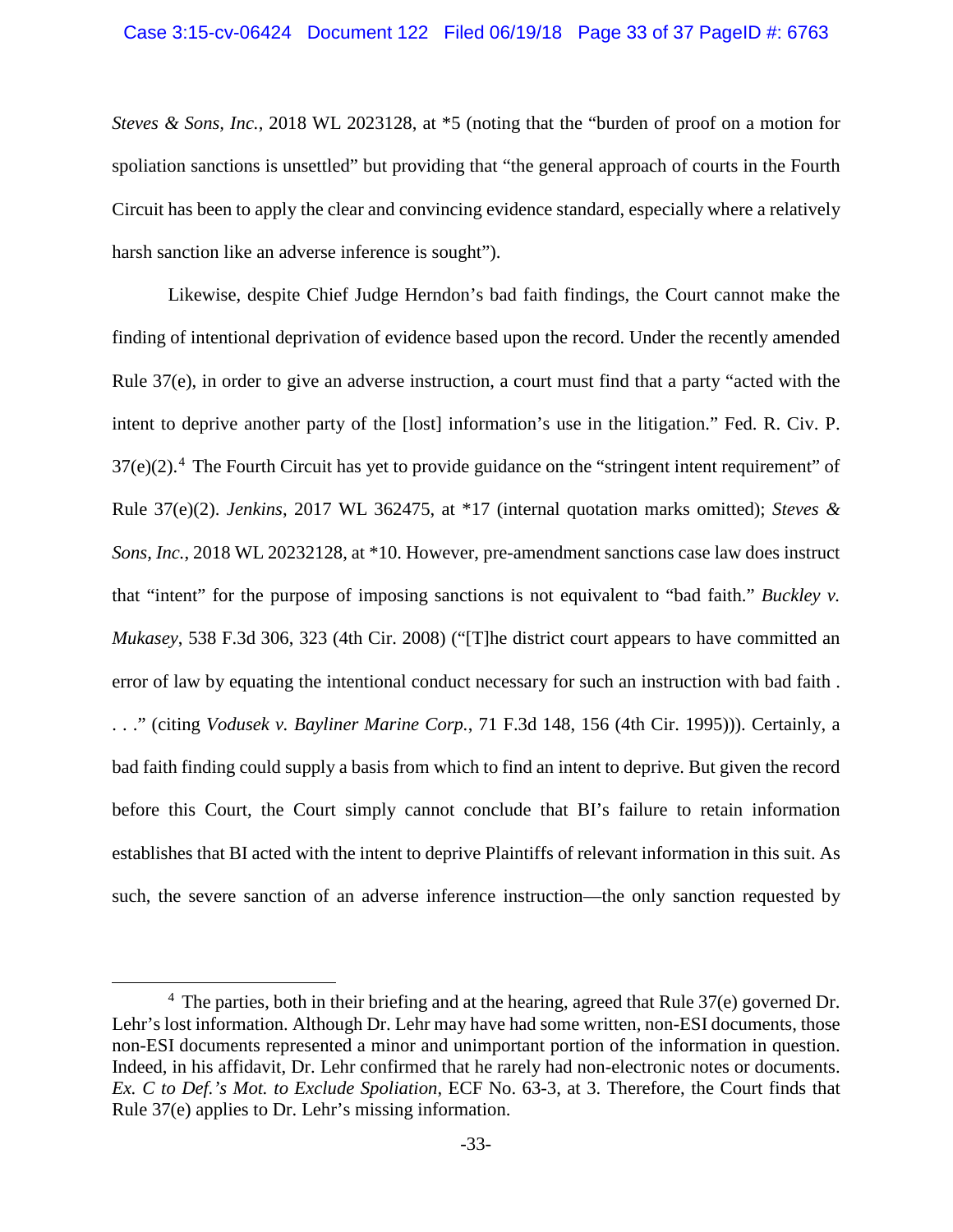### Case 3:15-cv-06424 Document 122 Filed 06/19/18 Page 34 of 37 PageID #: 6764

Plaintiffs—does not fit the circumstances, and this Court will not impose such a sanction. *See Steves & Sons, Inc.*, 2018 WL 2023128, at \*11 (noting that an adverse inference instruction is "a relatively harsh sanction").

The Court also refuses to sanction Defendant for the Email Loss. The Email Loss occurred more recently than the File Loss involving Dr. Lehr. In November 2016, Defendant's counsel notified Plaintiffs' counsel that emails for three BI employees, including Dr. Brückmann, had been inadvertently lost during BI's "transition from one legal hold system to a different legal hold system." *Def.'s Resp. to Pls.' Mot. for Sanctions*, at 5-6. Although this transition resulted in the loss of roughly three years of emails, through remedial efforts, BI reconstituted a vast majority of the emails for a two-year period. *Id.* at 6. This left about one year of lost emails.

As with the situation regarding the loss of Dr. Lehr's information, the Court believes the factual record supports neither a finding of prejudice, nor of an intent to deprive. Although some unknown emails may have been lost, Plaintiffs already possess emails from Dr. Brückmann that appear to support their claims. *See Ex. 35 to Pls.' Resp. to Summ. J.*, ECF No. 51-35, at 1. Plaintiff even used Dr. Brückmann's emails to rebut Defendant's summary judgment motion. *See Pls.' Resp. to Summ. J.*, ECF No. 51, at 19. Additionally, as Defendant has proffered, and as Dr. Brückmann has largely supported, most of Dr. Brückmann's lost emails would have been caught within the litigation hold upon parties who were copied on, or received, the emails, and subsequently produced to Plaintiffs. *Def.'s Resp. to Mot. for Sanctions*, at 17; *Ex. I to Def.'s Mot. to Exclude Spoliation*, ECF No. 63-9, at 6. Therefore, there is no demonstration that Plaintiffs have been deprived of relevant information.

In addition to the lack of prejudice, the nature of the Email Loss fails to support a finding of an intent to deprive. Defendant has represented that the loss of the emails was due to an accident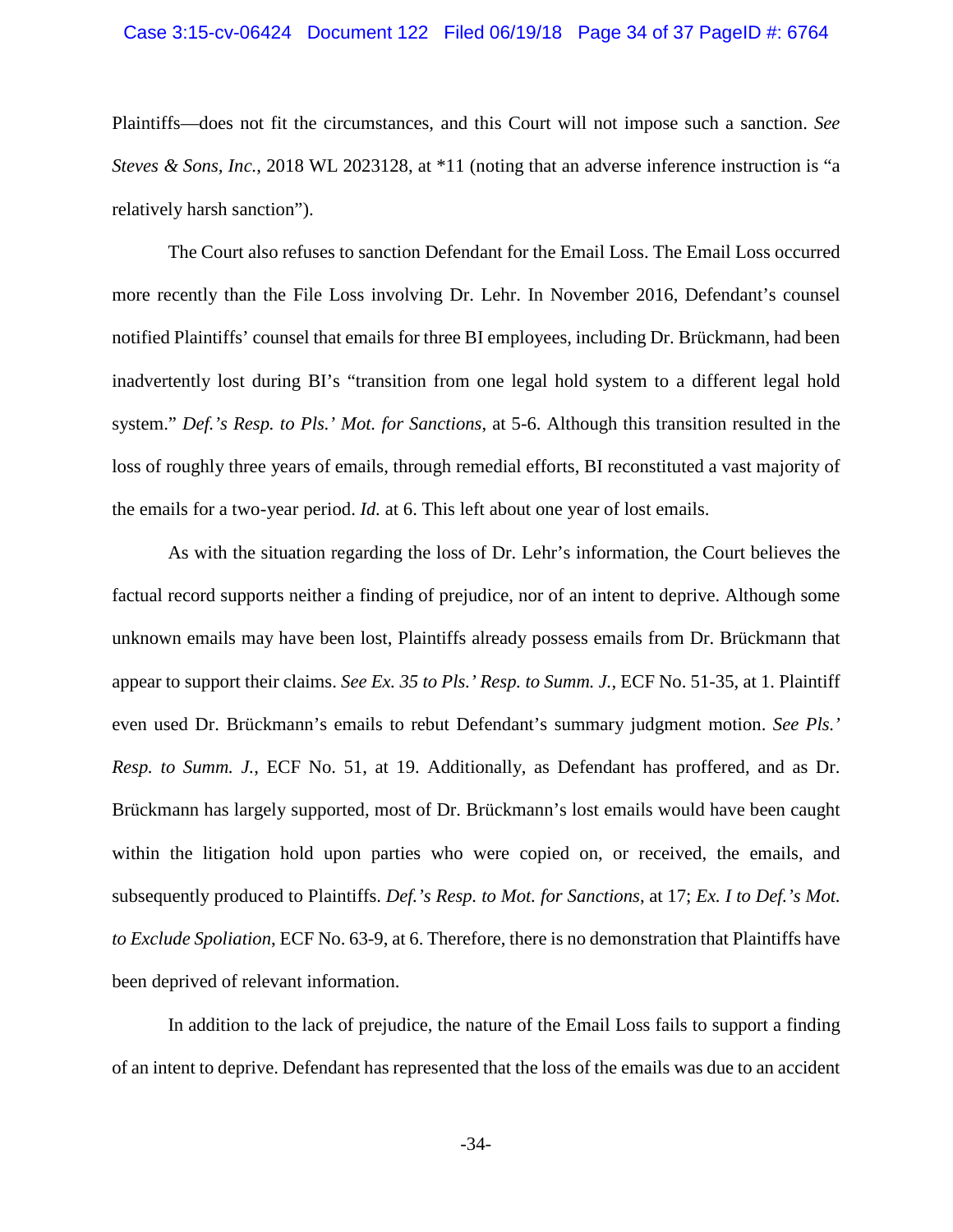occurring with the switch of litigation hold software. *Def.'s Resp. to Mot. for Sanctions*, at 16. And Plaintiffs have not submitted any evidence that would substantiate a finding of intent. Simply, with the facts before the Court, and within its discretion, the Court finds neither prejudice, nor intent to deprive, and will not impose Plaintiffs' requested sanctions. Plaintiffs' Motion for Sanction is **DENIED**.

Given that the Court has not made the findings necessary to allow for sanctions, and given the Plaintiffs' otherwise sufficient factual support for their claims, the Court believes that any evidence or argument regarding these previous discovery issues would prejudice Defendant. Additionally, the Court finds that that prejudice substantially outweighs any probative value that the previous discovery issues may have. Therefore, the Court will grant Defendant's Motion to Exclude Spoliation (ECF No. 63), and will prohibit the discussion of previous discovery issues, findings, or sanctions. However, because Plaintiffs have asserted that they do not intent to offer evidence of other litigation, that aspect of Defendant's Motion to Exclude Spoliation will be denied as moot. *See Pls.' Resp. to Def.'s Mot. to Exclude Spoliation*, ECF No. 80, at 1 n.2.

### **III. CONCLUSION**

For the reasons explained above, the Court:

- 1. **GRANTS** Defendant's Omnibus Motion to Exclude the Opinions of Plaintiff's General Experts (ECF No. 47) only with respect to the exclusion of testimony of Plaintiffs' experts regarding the inference of BI's intent or motive based upon its internal document, and **DENIES** the remainder of the motion;
- 2. **DENIES** Defendant's Motion *in Limine* No. 2 to Exclude Evidence, Testimony, and Argument on Financial Metrics (ECF No. 64) to the extent that Plaintiffs seek to offer evidence or argument regarding any actual or perceived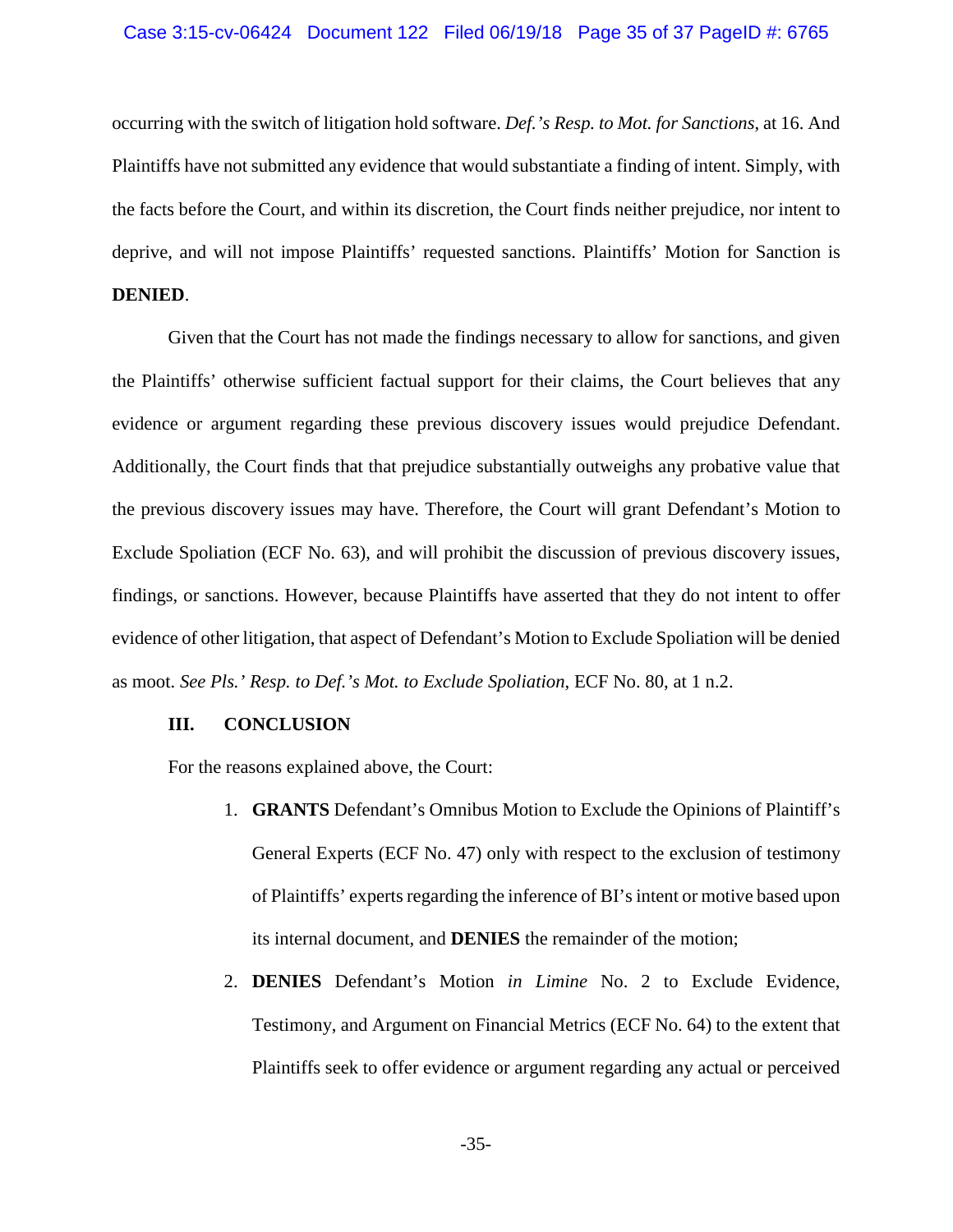economic benefits or disadvantages in Defendant's development and sale of Pradaxa, and **DIRECTS** the parties to obtain leave of the Court before offering evidence of Defendant's profitability or financial condition unrelated to the development and sale of Pradaxa;

- 3. **GRANTS** Plaintiffs' Omnibus Motion *in Limine* (ECF No. 73) with regard to the exclusion of both (1) Defendant's presenting "good," charitable, or other acts indicative of corporate responsibility, or a general good reputation, that are unrelated to Pradaxa, and (2) Defendant's characterization that the FDA has affirmatively made a decision regarding the appropriateness, need, or lack thereof, for dose adjustment or monitoring, and **DENIES** the remainder of the motion, but will permit Plaintiffs to raise specific objections to the use "FDA label" or similar references during the trial;
- 4. **GRANTS** Defendant's Motion *in Limine* No. 1 to Exclude Evidence, Testimony, and Argument Regarding Alleged Spoliation Issues, MDL Discovery Sanctions, and Other Litigation (ECF No. 63) with regard to the previous issues, findings, and sanctions related to discovery in previous matters, but **DENIES AS MOOT**, the portion of the motion that seeks to exclude the discussion of other litigation generally; and
- 5. **DENIES** Plaintiffs' Motion for Spoliation Finding and Adverse Inference Charge (ECF No. 71).